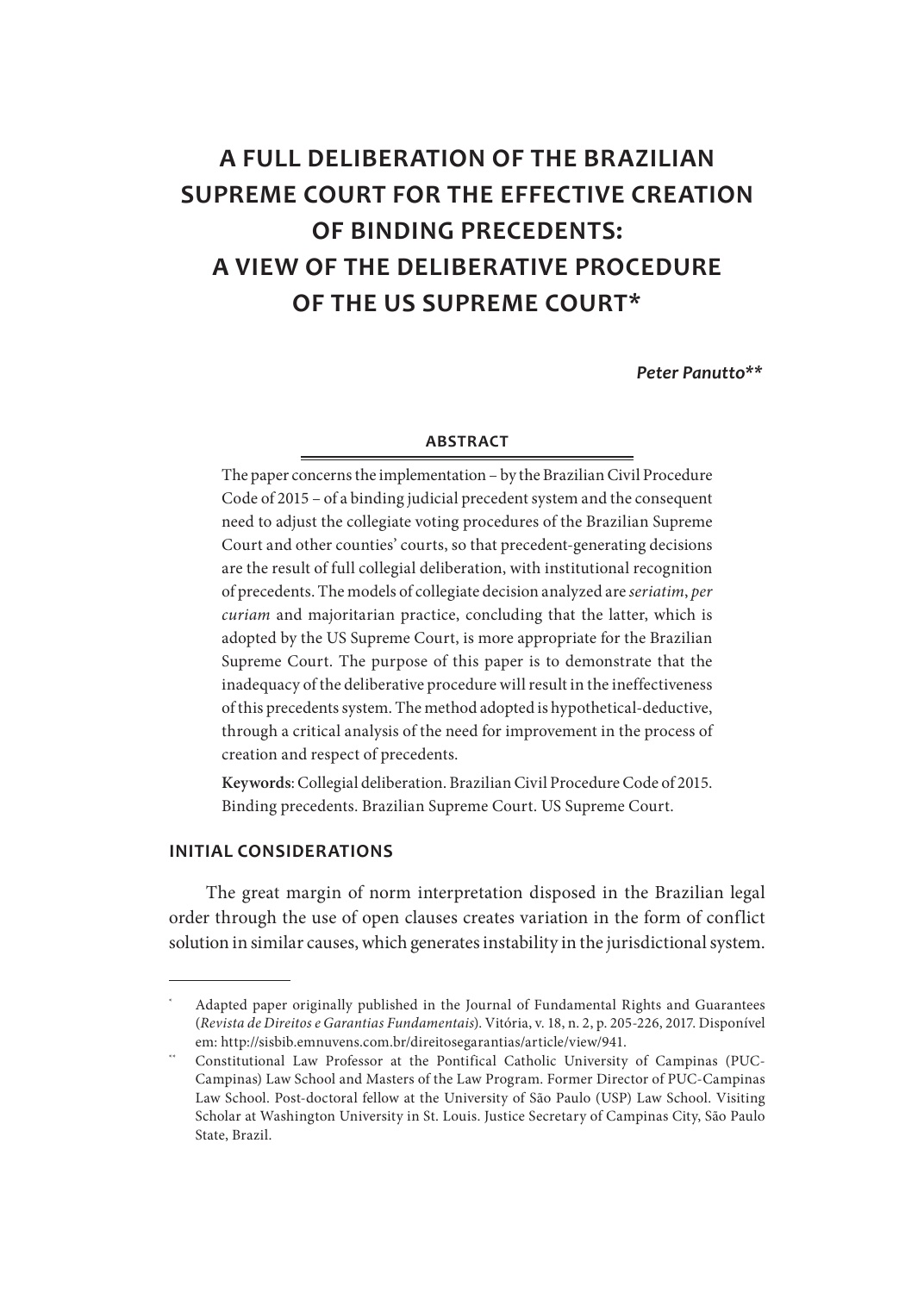This reality is aggravated by the judges' discretion, who, as a rule, do not feel part of the system, meaning that the judicial unit is viewed only as a Judiciary Branch, and not as a uniformity of jurisdictional action. Usually, each judge finds him or herself autonomous and sentences the case according to his personal interpretation of the law, without having to abide by the understanding of his superior court or his own court.

In addition to the decisions handed down in concentrated constitutional control, until the advent of the Brazilian Civil Procedure Code of 2015 (from now on referred to as simply 2015 Brazilian CPC), there were no concrete forms of seeking uniformity in the interpretation of the law in judicial decisions, which ultimately led to the disrespecting of principles of isonomy, predictability and legal certainty.

This systemic crisis in Brazilian Judiciary was thought to have been settled through the implementation of the judicial binding precedents contained in the 2015 Brazilian CPC, in order to create parameters for solving cases, and, by doing so, partly reducing the margin of law interpretation.

However, the mere legal provision of decisions being able to generate binding legal precedents will not have the power to guarantee stability in Brazilian courts' understandings if there is no change in the deliberative procedure for obtaining decisions that effectively result in the Court's view. Without this, with each new decision, a new precedent may be generated, based on different grounds, on the same matter of law, even though the decision formally typifies one of the subsections of article 927 of the 2015 Brazilian CPC.

Thus, Brazil will continue to coexist with jurisprudential instability, which is already so prevalent in this judicial system, and a mere legal prediction, with little or no efficacy, of binding judicial precedents.

To contribute to the effective implementation of the binding judicial precedents system in Brazil, the legal provision of this institute will be approached in this paper though the lens of I) 2015 Brazilian CPC, II) the deliberative reality of the Brazilian Supreme Court and, finally, III) the deliberative experiences of other constitutional courts seeking full judicial precedents.

# **THE BINDING PRECEDENTS OF THE BRAZILIAN CIVIL PROCEDURE CODE OF 2015 AND THE DELIBERATIVE REALITY OF THE BRAZILIAN SUPREME COURT**

The 2015 Brazilian CPC imposes, via article 927, a system of precedents to be adopted by the entire national judicial system. This article establishes precisely what will be considered a binding precedent, such as: the decisions rendered by the Brazilian Supreme Court that generate binding precedents and those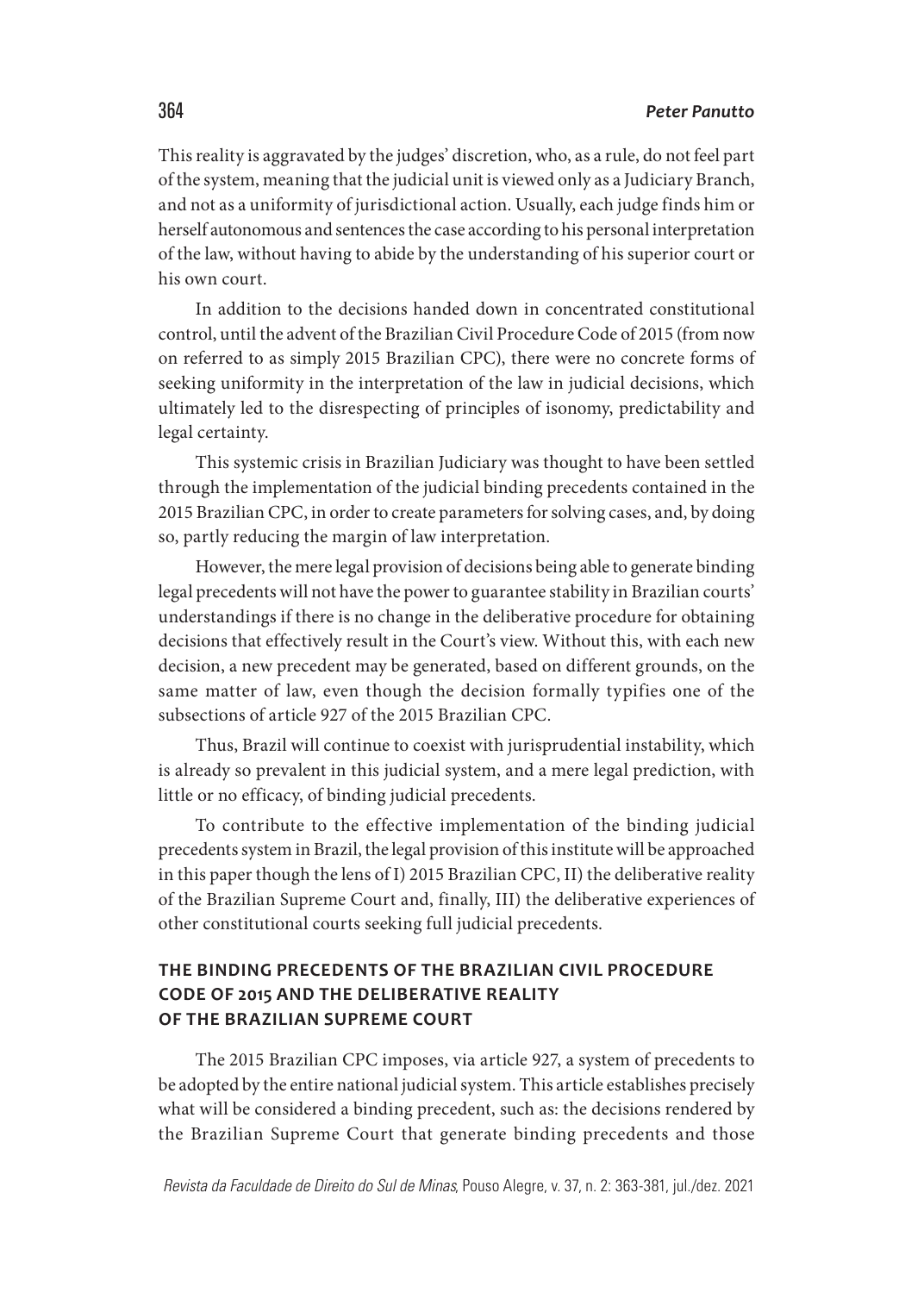pronounced in concentrated control of constitutionality; the decisions rendered by the Brazilian Supreme Court and by the Brazilian Superior Court of Justice, generating non-binding precedents; and the decisions rendered in extraordinary and special repetitive appeals, decisions handed down by any court in an incident of assumption of jurisdiction or resolution of repetitive claims, as well as the guidance of the plenary or special body of any Brazilian Court.

As Brazil has no tradition in creating precedents, the Brazilian courts are careful to only judge the appeals that are directed to them, rendering a decision that denies or grants that specific appeal, being concerned only with the solution of the case, without any prospective view, therefore not aiming to create a precedent for the solution of future correlated cases. However, the correct thing to do would be that the time and resources spent in solving the individual conflict were also used for the gradual formation of a pattern of conduct<sup>1</sup>.

Nevertheless, so that the courts' decisions are able to generate precedents, there is a necessity to adjust the collegial voting procedure to allow the institutional presentation of the resolution to result in a single text, by the exhaustion of the case's relevant arguments, in order to enable the subsequent identification of the judgment's *ratio decidendi*.

The current procedure for deciding appeals by the Brazilian courts, in which each Justice, in a sole proprietorship with his or her assessor and without full dialogue between them and with the lawyers, "express their vows based on their own premises and constructing grounding completely disparate, does not attend to this new moment that Brazil begins to experience"2 .

Instead of taking his written vote to the trial session<sup>3</sup>, which only allows a vote of adhesion or rejection by his peers, the rapporteur should extend the discussion to all of the Court's members, so that there is a full debate of the grounds and future definition of the *ratio decidendi*. In fact, there is no rationality in deciding before deliberating, much less in "justifying in writing before deciding.

<sup>&</sup>lt;sup>1</sup> SANTOS, Evaristo Aragão. Em torno do conceito e da formação do precedente judicial. *In*: WAMBIER, Teresa Arruda Alvim (coord.). *Direito jurisprudencial*. 2012. p. 189.

<sup>2</sup> BAHIA, Alexandre Gustavo Melo Franco; NUNES, Dierle. Precedentes no CPC-2015: por uma compreensão constitucionalmente adequada do seu uso no Brasil. *In*: BARROS, Lucas Buril de Macedo; FREIRE, Alexandre; PEIXOTO, Ravi. *Coletânea novo CPC*: doutrina selecionada. 2015. p. 732.

<sup>3</sup> "The fact that votes are decided beforehand and very often merely read in the public session gives some measure of disregard for the opinion of other members. It seems evident that there is no awareness of the value of the convergence of individual positions when one does not even make an effort to compose votes that reach the same point of conclusion, even if they follow different paths" (translated by the author). MENDES, Conrado Hübner. Desempenho deliberativo de cortes constitucionais e o STF. *In*: MACEDO, Ronaldo Porto; BARBIERI, Catarina (org.). *Direito e interpretação*: racionalidade e instituições. 2011.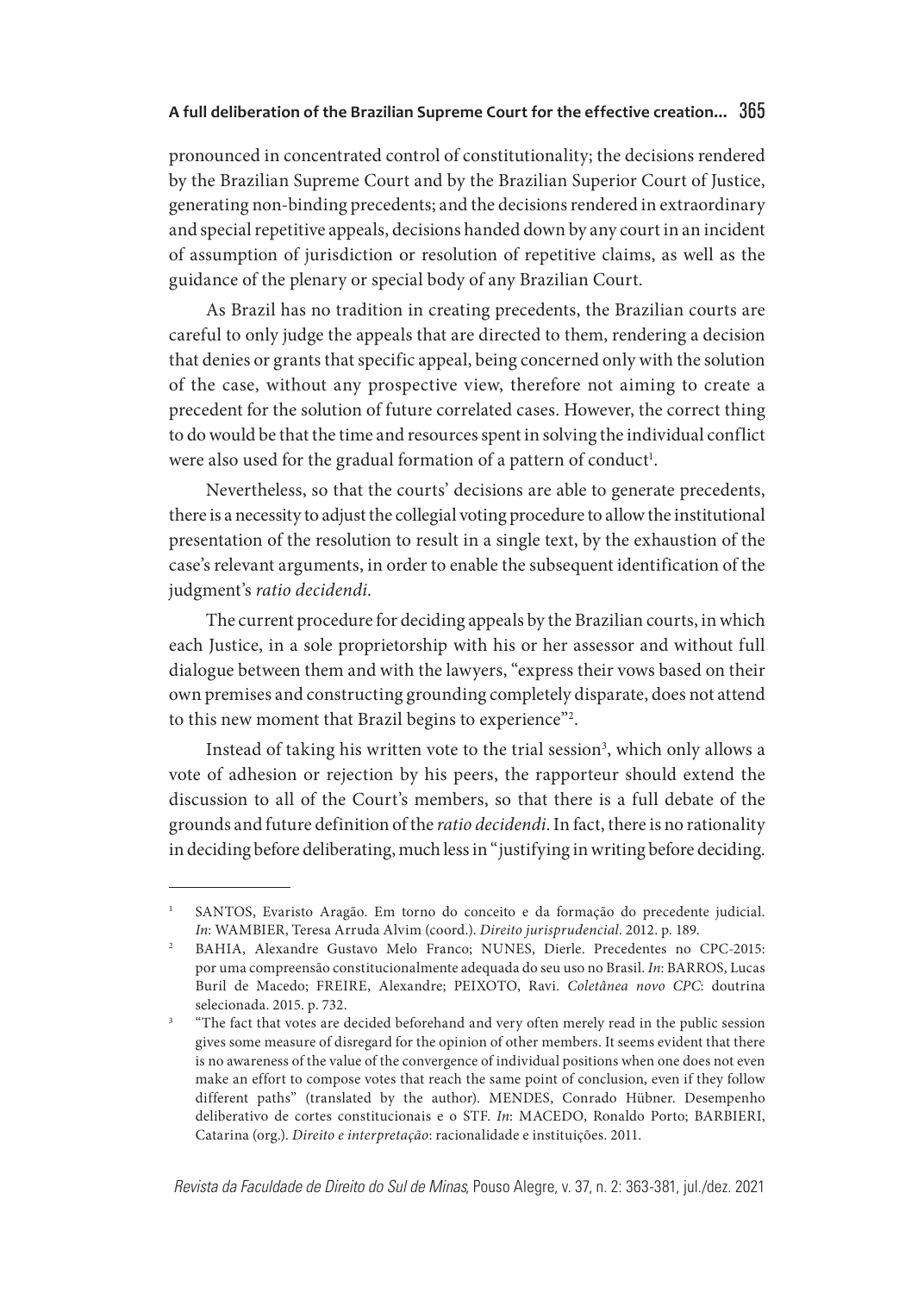It is very important to perceive the distinction between collegial decision and a gathering of individual decisions of the collegiate members"4 .

The need to design a new voting procedure aimed at establishing precedents applies even in cases of unanimous voting. It is common in the Brazilian Supreme Court, when discussing complex cases, that each Justice presents his written vote at the trial session, and, after the voting, even if the result is unanimous, each voter presents a reason for deciding, without any collegial deliberation, which prevents the creation of a precedent in this trial. This procedure results in a final decision composed of a collection of independent votes, containing the understanding of each Justice and not the common decision adopted for the case, demonstrating "the absence of argumentative linearity and the diversity of premises used by the Justices in the formation of their decisions"5 .

The same occurs in the simplest cases, in which the judge's vote is read and merely agreed upon by the other members of the collegiate, without deliberation on the subject. This kind of judgment creates an extremely weak precedent, and may lead to a different future decision in a correlated case, on another basis and with another direction, since there is no identification by the Court of the previous precedent, given the lack of institutional deliberation on the subject.

In addition to providing a set of precedents, the 2015 Brazilian CPC establishes, in its article 926, that "courts should standardize their jurisprudence and keep it stable, complete and consistent", with the intention of creating predictability in the judgments, according to the consolidated understanding of the courts.

Stable jurisprudence is one that is not altered by the judge's individual understanding, respecting the precedents defined by a higher court or by the court itself which is deciding a particular case<sup>6</sup>.

However, stability alone does not achieve the objectives set by the precedents system established in the 2015 Brazilian CPC, since stable jurisprudence does not necessarily mean a jurisprudential understanding that has been consolidated in the light of constitutional guarantees, as it is "possible to decide repeatedly in a

<sup>4</sup> MARINONI, Luiz Guilherme. A função das Cortes Supremas e o novo CPC. *Revista Consultor Jurídico*. 2015. Disponível em: http://www.conjur.com.br/2015-mai-25/direito-civil-atualfuncao-cortes-supremas-cpc. Acesso em: 22/01/2016.

<sup>5</sup> BAHIA, Alexandre Gustavo Melo Franco; NUNES, Dierle. Precedentes no CPC-2015: por uma compreensão constitucionalmente adequada do seu uso no Brasil. *In*: BARROS, Lucas Buril de Macedo; FREIRE, Alexandre; PEIXOTO, Ravi. *Coletânea novo CPC*: doutrina selecionada. 2015. p. 753, 754.

<sup>6</sup> PANUTTO, Peter. *Precedentes judiciais vinculantes*: o sistema jurídico-processual brasileiro antes e depois do Código de Processo Civil de 2015 (Lei n. 13.105, de 16 de março de 2015). Empório do Direito, 2017. p. 144.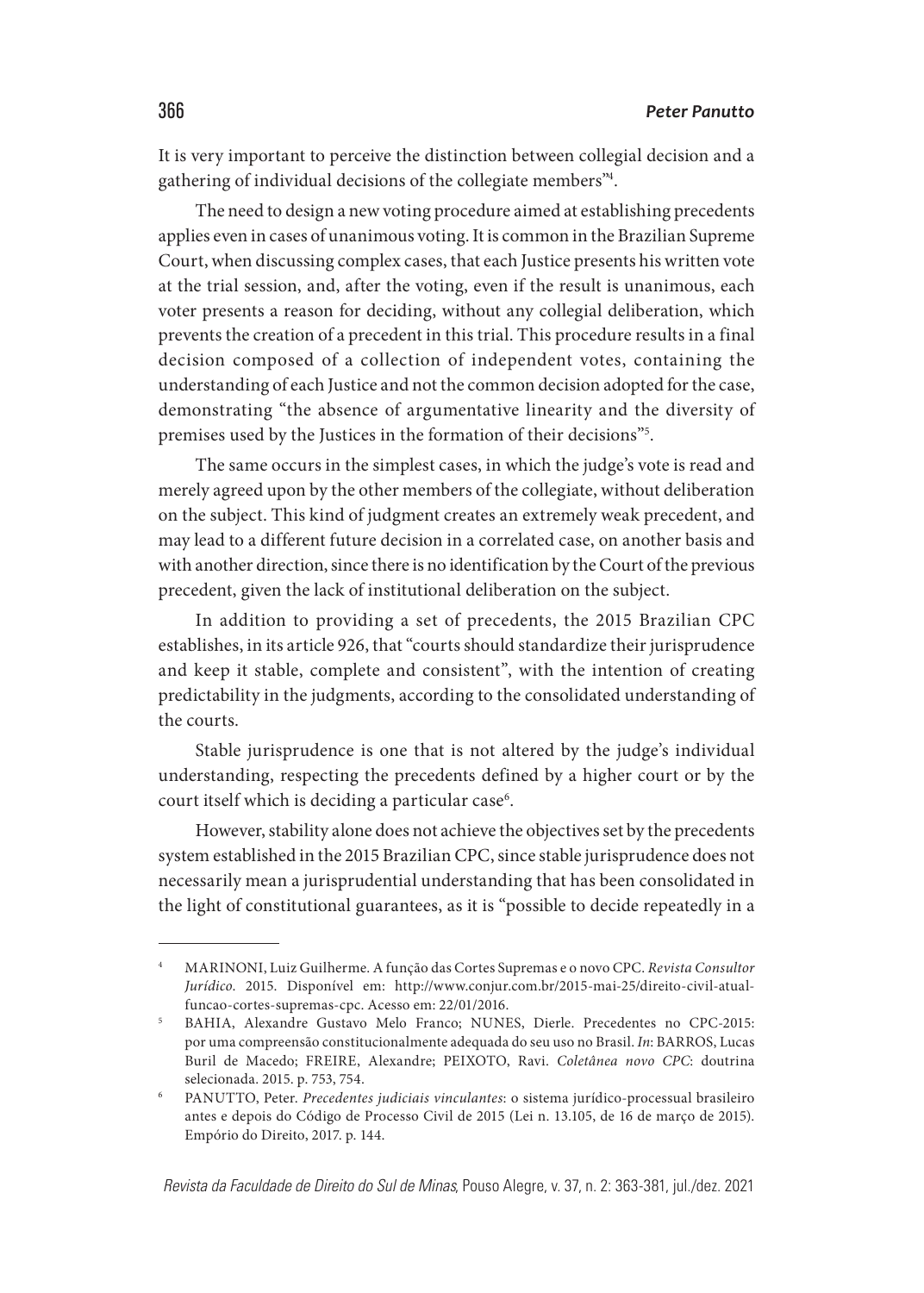wrong, unjust sense, that violates the law, and yet affirm that the idea of stability is being fulfilled"7 .

Consistency guarantees the application of the same precepts and principles which have been applied previously, therefore ensuring respect for the principle of equality, in order to guarantee equal treatment of similar cases by the Judiciary. This way, arbitrariness and discretion by the judge should be prevented, since there is no democratic gain in possessing both Constitution and laws that establish rights if legal questions can be "solved in discretionary parameters that are not necessarily legal, because they are based on the will and subjectivity of the judge"8 .

Integrity, which "is the virtues of fairness, justice, and procedural due process"9 , becomes a political ideal when the State, taken "to be a moral agent", acts "on a single, coherent set of principles, even if its citizens are divided about what the right principles of justice and fairness really are".

The rendering of decisions endowed with integrity is a must for every judge, forcing them to decide the case having unity as a parameter of the law. "For this the principles must be reconstructed in the present, taking into account the past (in a reflexive way and not as a mere repetition) and also into the future, as an opening for the next generations"10,11.

<sup>7</sup> BAHIA, Alexandre Gustavo Melo Franco; NUNES, Dierle. Precedentes no CPC-2015: por uma compreensão constitucionalmente adequada do seu uso no Brasil. *In*: Lucas BARROS, Buril de Macedo; FREIRE, Alexandre; PEIXOTO, Ravi. *Coletânea novo CPC*: doutrina selecionada. 2015. p. 323, 324.

<sup>8</sup> ABBOUD, Georges. *Discricionariedade administrativa e judicial*: o ato administrativo e a decisão judicial. São Paulo: Revista dos Tribunais, 2014. p. 462.

<sup>9</sup> DWORKIN, Ronald. *Law's empire*. São Paulo: Martins Fontes, 2014. p. 164, 166.

<sup>&</sup>quot;In his specificity, Dworkin, by combining legal principles with political objectives, provides jurists/interpreters with a wealth of possibilities for constructing/elaborating responses consistent with positive law – which provides a shield against discretion (if one chooses), also known as "legal certainty" and with the great contemporary concern of law: the claim of legitimacy (...). Fundamentally – and in this sense no matter what the legal system under discussion –, it is a question of overcoming conventionalist and pragmatist theses by obliging judges to respect the integrity of the law and to apply it consistently. In a word, the correct answer (adequate to the Constitution and not to the conscience of the interpreter) has a degree of scope that avoids *ad hoc* decisions. The importance of decisions in constitutional jurisdiction is demonstrated here, especially for their role of providing the precedent for similar cases. There will be consistency if the same principles that have been applied in the decisions apply to the other identical cases; but, more than that, the integrity of the Law will be assured from the normative force of the Constitution" (translated by the author). STRECK, Lenio Luiz. *O que é isto*: decido conforme minha consciência? 5. ed. Porto Alegre: Livraria do Advogado, 2015. p. 116, 117.

<sup>11</sup> BAHIA, Alexandre Gustavo Melo Franco; NUNES, Dierle; THEODORO JÚNIOR, Humberto. Breves considerações sobre a politização do Poder Judiciário e sobre o panorama de aplicação no direito brasileiro: análise da convergência entre o *civil law* e *common law* e dos problemas de padronização decisória. *Revista de Processo*. São Paulo: Revista dos Tribunais, 2010. p. 36.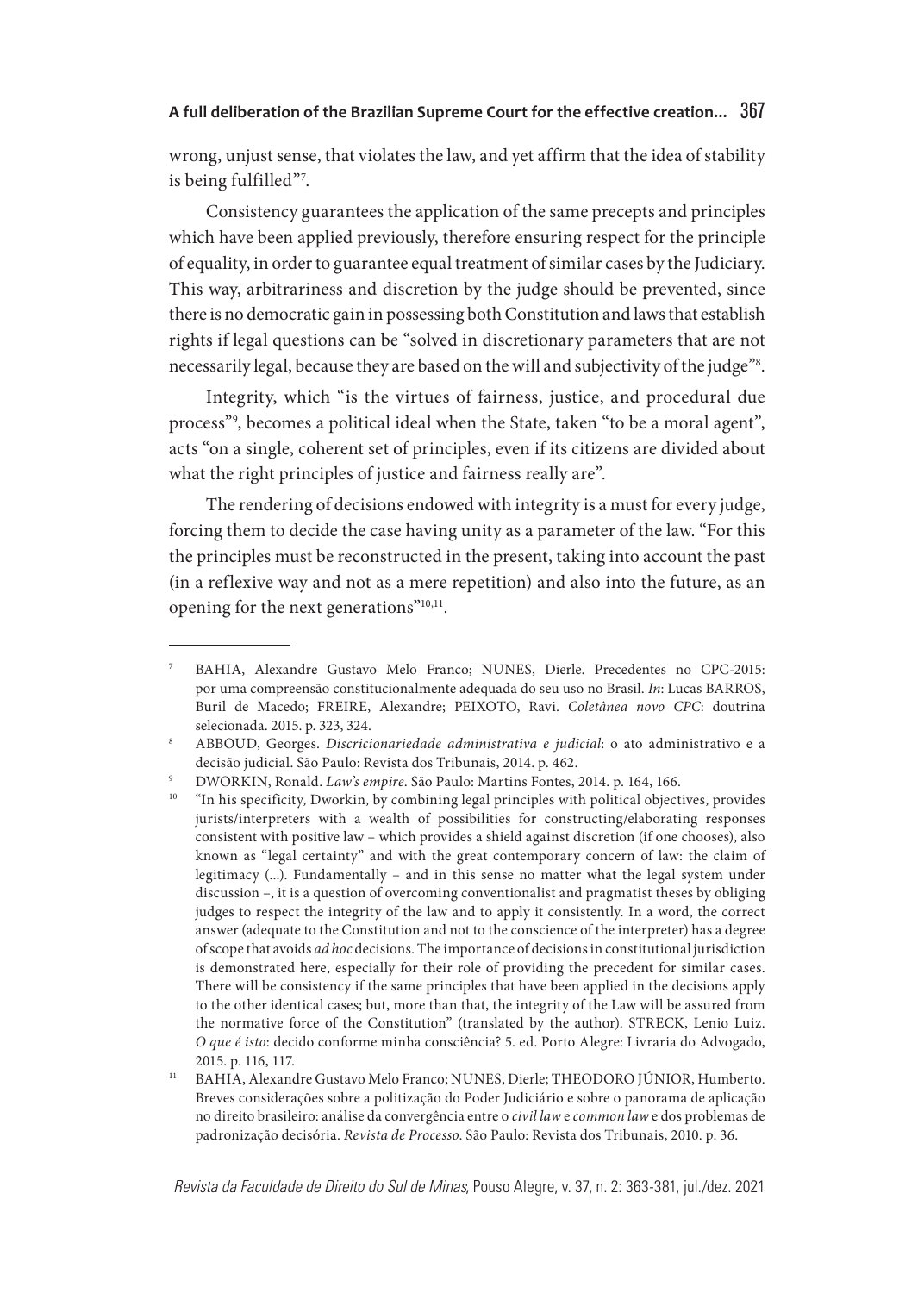The need to maintain a stable, complete and coherent jurisprudence demonstrates that there are not only institutional reasons for respecting precedents but also moral reasons, demanding the law is reinterpreted based on the conception of the political morality of society, establishing the court's necessity to create and maintain morally justifiable precedents<sup>12</sup>.

In spite of the fact that the decisions made in concentrated control and the binding precedents already have a mandatory effect as a result of a Brazilian constitutional provision<sup>13</sup>, the 2015 Brazilian CPC provided, in its article 926, an institutional gain for these decisions by establishing that binding judicial precedents (including concentrated control decisions and binding precedents) should be endowed with stability, coherence, and integrity, a fact that requires the Brazilian Supreme Court, by legal determination, to comply with these guidelines also when exercising this modality of constitutional control.

In this way, it is demonstrated that the full creation of precedents, through effective deliberation, endowed with stability, integrity and coherence, is not restricted to the political will of the courts, but rather derives from law, and the Brazilian Courts must conform to the provisions of the Civil Procedure Code to guarantee greater juridical security to the society, being sure that the example must be given by the Brazilian Supreme Court.

The judgment handed down by the Brazilian Supreme Court in the Action for Non-compliance with Basic Precept ADPF 132 (which dealt with the constitutionality of the homo-affective union) exemplifies this procedure, in which each Justice tried to demonstrate his understanding of the subject, without the court stipulating the *ratio decidendi* of the decision. The sentence is composed of the vote of the rapporteur – Justice Ayres Britto –, the vote of the Justice Carmen Lúcia, and the votes of the Justices Luiz Fux, Ricardo Lewandowski, Joaquim Barbosa, Gilmar Mendes, Marco Aurélio, Celso de Mello and Cezar Peluso<sup>14</sup>, with all of them presenting different reasons for deciding, despite all having voted for the triumph of the request. The unity of the judgment is noted only in the syllabus, which is useless for future identification of the *ratio decidendi*, both because of its insufficiency of grounds, and because its text is not deliberated by the Court, being elaborated monocratically by the rapporteur Justice after the judgment and published together with the judgment<sup>15</sup>.

<sup>12</sup> BUSTAMANTE, Thomas da Rosa de. *Teoria do precedente judicial*. São Paulo: Noeses, 2012. p. 251, 255.

<sup>13</sup> Art. 102, § 2 and art. 103-A, *caput*, of the Brazilian Federal Constitution, both altered by Constitutional Amendment n. 45.

<sup>&</sup>lt;sup>14</sup> Justice Ellen Gracie was absent, and Justice Dias Toffoli was prevented from acting.

<sup>15</sup> Disponível em: http://redir.stf.jus.br/paginadorpub/paginador.jsp?docTP=AC&docID=628633. Acesso em: 30/01/2017.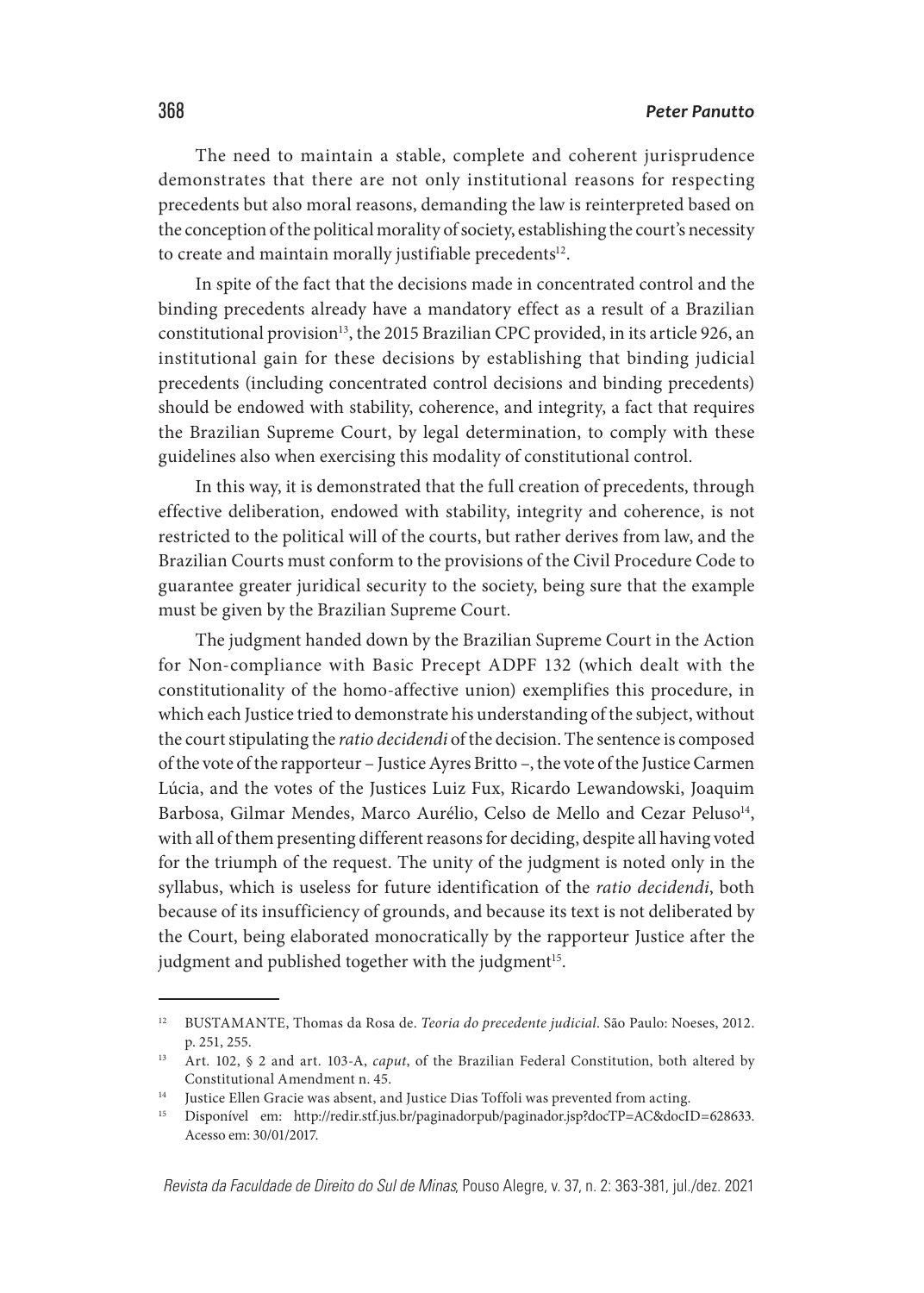The Action for Non-Compliance with Fundamental Precept ADPF 130, which dealt with the unconstitutionality of the Press Law, also had a trial characterized by the presentation of separate votes, with great difficulty in identifying the *ratio decidendi*, a fact that generated legal uncertainty due to the lack of clarity of the questions discussed in the law under review, even during the constancy of the trial<sup>16</sup>. Months later, in the judgment of the Complaint 9.428<sup>17</sup>, the interpretation of the votes of ten out of the eleven Justices who had participated in the Action of Non-compliance with Basic Precept 130 voting was requested, in order to clarify the reason behind the decision rendered in this proceeding<sup>18</sup>.

The 2017 institutional crisis between the Branches of the Brazilian Republic caused by the liminal removal of the Federal Senate's President, Mr. Renan Calheiros, through a monocratic decision<sup>19</sup> issued by the Brazilian Supreme Court Justice Marco Aurélio Melo as a precautionary measure in the proceedings of the Non-Compliance Action of Precept Fundamental ADPF 402, (which was proposed by the political party "*Rede Sustentabilidade*" to question the possibility of "defendants in criminal proceedings occupying positions that are in the line of substitution of the Republic's Presidency"), expressed the necessity of the political stabilization of the Brazilian Constitutional Court, so that it could demonstrate its strength as a collegial body and not as a collection of autonomous Justices.

It is essential, at this moment, that the Brazilian Supreme Court, serving as a role model for other Brazilian courts, acquires a position of dialogue among its members, so that the decisions handed down are based on the precedents of the court and not solely founded on the understanding of a certain Justice<sup>20</sup> in order to address

<sup>16</sup> Thales Morais da Costa makes a thorough analysis of the Action for Non-Compliance with Fundamental Precept (ADPF) 130 trial, as well as subsequent complaints lodged on the basis of this ADPF, presenting the debate between the Justices and expressing the serious divergence as to the *ratio decidendi*. COSTA, Thales Morais da. Conteúdo e alcance da decisão do STF sobre a Lei de Imprensa na ADPF 130. *Revista Direito GV*. p. 119, 154; 2014.

<sup>17</sup> Complaint by the "O Estado de Sao Paulo" newspaper against a judicial decision that prohibited publication of journalistic material subject to a judicial proceeding under cover of judicial secrecy, on the grounds of violation of the authority of the decision rendered in ADPF 130. This complaint was not judged under the understanding that there was no breach of the authority of the decision given in ADPF 130. Disponível em: http://redir.stf.jus.br/ paginadorpub/paginador.jsp?docTP=AC&docID=612474. Acesso em: 02/06/2017.

<sup>&</sup>lt;sup>18</sup> COSTA. Thales Morais da. Conteúdo e alcance da decisão do STF sobre a Lei de Imprensa na ADPF 130. *Revista Direito GV*. p. 139, 2014.

<sup>19</sup> Disponível em: http://www.stf.jus.br/arquivo/cms/noticiaNoticiaStf/anexo/ADPF402.pdf. Acesso em: 16/01/2017.

<sup>&</sup>lt;sup>20</sup> "In this case, their preferences end up prevailing over the preferences that result from the aggregation of decisions by Justices from around the collegiate court (note that if it was a monocratic decision informality is not required). These informal behaviors have an effect: each Justice can become a sort of institution for actors outside the court, insofar as their preferences prevail and must be taken into account by such actors" (translated by the author). ARGUELHES, Diego Werneck; RIBEIRO, Leandro Molhano. O Supremo individual: mecanismos de atuação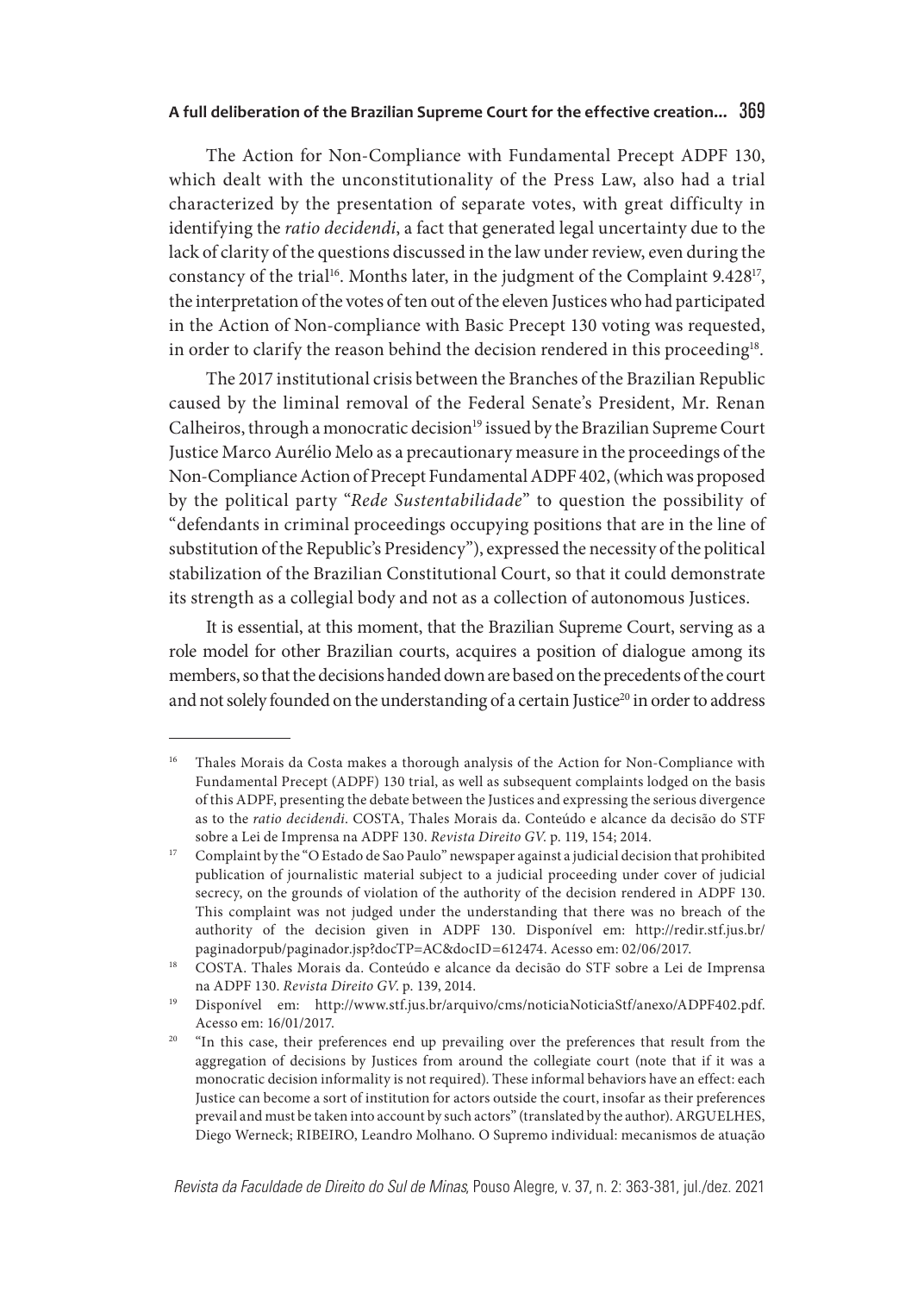the arguments presented by the collegiate in a sincere and well-grounded manner<sup>21</sup>. In the scope of the Supreme Court there was some discomfort between the Justices due to the fact that such an impactful decision was granted monocratically. Aiming to circumvent the crisis, Justice Carmen Lúcia, who was then the president of the Brazilian Supreme Court, referred the injunction granted against Mr. Renan Calheiros to the plenary, which was rejected by a majority of votes<sup>22</sup>.

This collegial voting procedure, based on the argument of authority<sup>23</sup>, to the detriment of the debate that could generate a true collegial decision, violates the principle of legal certainty, since the reason for deciding is obtained by the judgment of the Justice and not by the understanding of the collegiate. By changing the Justice, the understanding is changed. "In the case of arguments of authority, the formation of decision-making standards is based on the subjective reasons for deciding"<sup>24,25</sup>.

In spite of this, to effectively respect the system of precedents established by the 2015 Brazilian CPC, in terms of its article 927, in addition to deciding the case, they should define their *ratio decidendi*, in order to effectively respect the constitutional principles of legal certainty, isonomy and predictability.

The 2015 Brazilian CPC should have advanced in order to shape the voting procedure in collegiate to obtain a decision resulting from full deliberation by

direta dos ministros sobre o processo político. *Direito, Estado e Sociedade*. p. 121, 155, 2015.

<sup>&</sup>lt;sup>21</sup> LAURENTIIS, Lucas Catib de; PANUTTO, Peter. A força do Supremo Tribunal Federal está na colegialidade plena. *Revista Consultor Jurídico*. Disponível em: http://www.conjur.com. br/2016-dez-10/forca-supremo-tribunal-federal-colegialidade-plena. Acesso em: 16/01/2017.

<sup>&</sup>lt;sup>22</sup> They voted for the repeal of the preliminary injunction, with Renan Calheiros in charge, Justices Celso de Mello, Dias Toffoli, Teori Zavascki, Luiz Fux, Ricardo Lewandowski and the Carmen Lúcia.

<sup>&</sup>lt;sup>23</sup> "The predominant individualism in the STF (Brazilian Supreme Court), however, does not have much to do with winning the debate. Winning or losing, in the Court's environment, matters less than publicly marking individual opinion, especially in cases of greater public prominence. The STF cultivates and rewards the issuance of 'strong opinions', which resist, on principle, the counter-argument to avoid any sign of moral and intellectual weakness" (translated by the author). MENDES, Conrado Hübner. O projeto de uma Corte deliberativa. *In*: VOJVODIC, Adriana; PINTO, Henrique Motta; GORZONI, Paula; SOUZA, Rodrigo Pagani de (org.). *Jurisdição constitucional no Brasil*. São Paulo: Malheiros, 2012. p. 72, 73.

<sup>&</sup>lt;sup>24</sup> Virgílio Afonso da Silva points out important elements for effective collegial deliberation: "Collegiality implies, among other things, (i) the disposition to work as a team; (ii) the absence of hierarchy among the judges (at least in the sense that the arguments of any and all judges have the same value); (iii) the willingness to listen to advanced arguments by other judges (i.e. being open to being convinced by good arguments of other judges); (iv) cooperativeness in the decision-making process; (v) mutual respect among judges; (vi) the disposition to speak, whenever possible, not as a sum of individuals but as an institution (consensus seeking deliberation)". SILVA, Virgílio Afonso da. Deciding without deliberation. *International Journal of Constitutional Law*. p. 557, 584; 2013.

<sup>25</sup> RODRIGUEZ, José Rodrigo. *Como decidem as Cortes?* Para uma crítica do direito (brasileiro). Rio de Janeiro: FGV, 2013. p. 70, 80.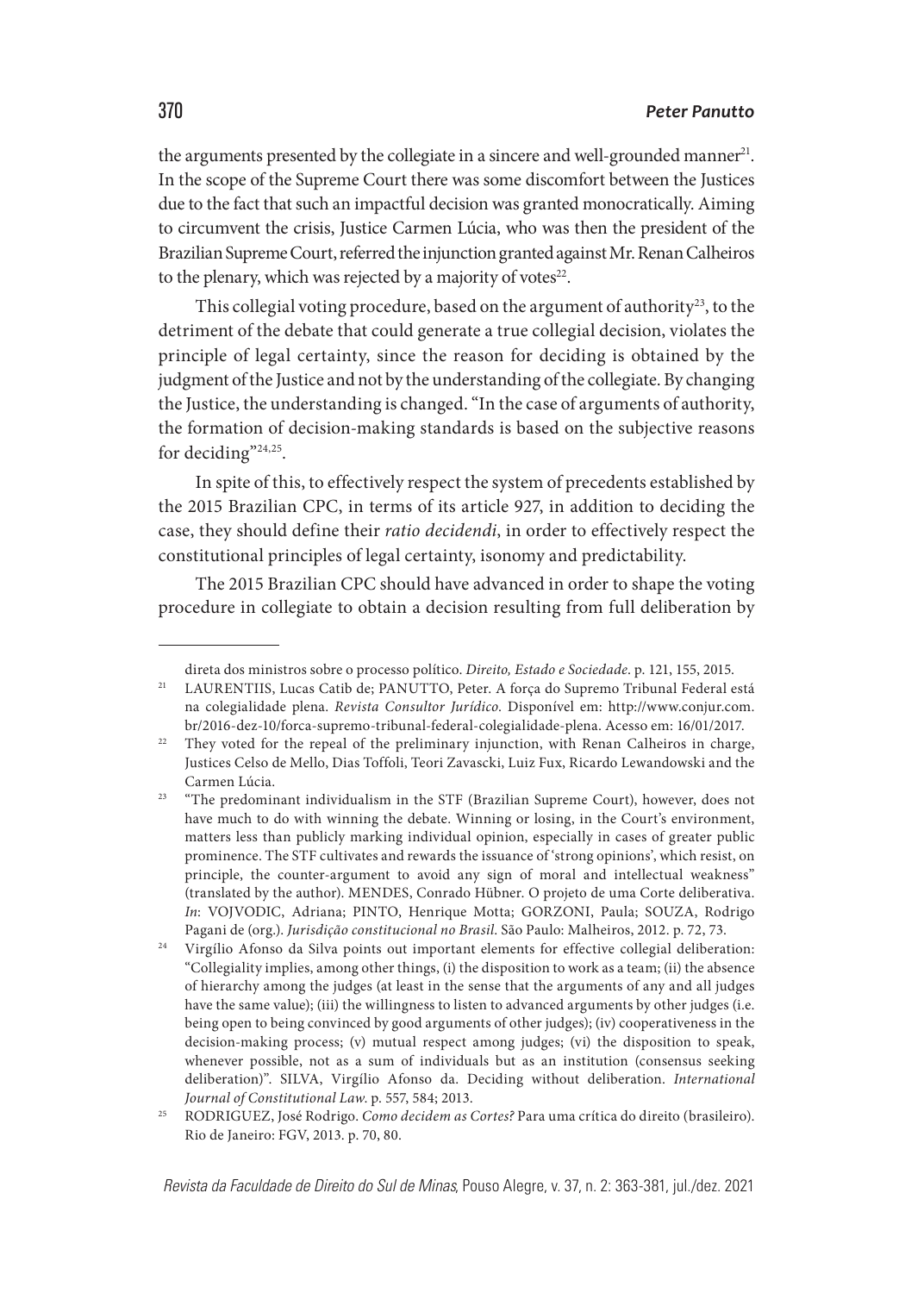the courts, establishing, therefore, criteria for definition of the *ratio decidendi* and effective creation of precedents, but, unfortunately, this did not happen.

# **THE SEARCH FOR LEGAL CERTAINTY IN CREATING AND RESPECTING PRECEDENTS**

The 2015 Brazilian CPC seeks the legal certainty based on the grounds of the decision to depersonalize the decision-making process, making the judges themselves less important. To overcome the given structure, "it will be necessary to argue in a rational way to convince the other judges of the court of their wrongness to the case"26.

What the 2015 Brazilian CPC seeks, apart from the creation of binding judicial precedents, is the guarantee of equality and predictability, so that future cases can be judged based on precedents with the same legal matter, thus guaranteeing greater security to the legal relations and isonomy in the solutions of conflict, with respect to the motto "*treat like cases alike*".

It is no longer possible to conceive full autonomy in the interpretation provided by the judge when rendering the decision, disregarding the precedents of his own court and superior bodies. The judge must "maintain consistency and watch over the respectability and credibility of the Judiciary. Moreover, it should not transform its own decision, in the eyes of the court, into a 'nothingness'"27, forcing the defeated party to bring an appeal to establish an understanding of the already defined legal matter in precedent<sup>28</sup>.

A different solution to correlated cases, besides generating legal uncertainty, disrespects the principle of equality, since, as standards must be applied in a uniform and impersonal way, citizens who are in an equivalent situation must receive equal treatment<sup>29</sup>.

In order for them to comply with this legal determination, which will make it possible for the court to generate precedents, and also for the lower courts, the public administration, lawyers, public defenders, public prosecutors and society in general to respect it, Brazilians courts must internalize the necessity for full deliberation and review the procedure for collegial voting to create precedents.

<sup>26</sup> *Op. cit*., p. 107, 111.

<sup>27</sup> MARINONI, Luiz Guilherme. Aproximação crítica entre as jurisdições de *civil law* e *common law* e a necessidade de respeito aos precedentes no Brasil. *Revista de Processo*. p. 207, 2009.

<sup>28</sup> PANUTTO, Peter. *Precedentes judiciais vinculantes*: o sistema jurídico-processual brasileiro antes e depois do Código de Processo Civil de 2015 (Lei n. 13.105, de 16 de março de 2015. Florianópolis: Empório do Direito, 2017. p. 65.

<sup>29</sup> ÁVILA, Humberto. *Segurança jurídica*: entre permanência, mudança e realização no direito tributário. São Paulo: Malheiros, 2012. p. 229, 230.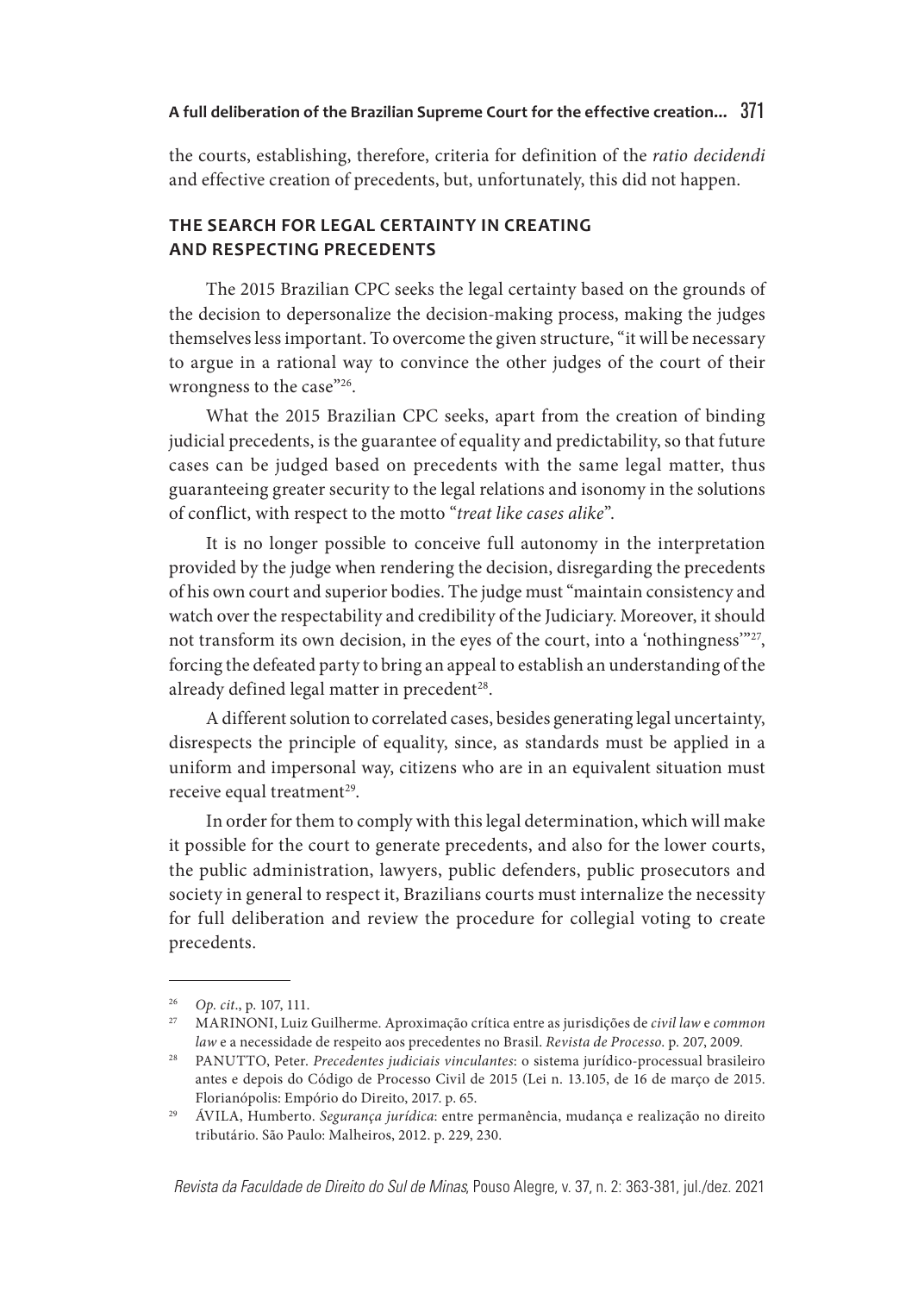Therefore, the Brazilian Judiciary should confine itself to its institutional function of guiding its decisions for the settlement of future cases, in order to facilitate the resolution of conflicts that are the subject of legal proceedings through the application of binding judicial precedents, since the "Judiciary, besides judging actual concrete cases, can serve as a guide for future cases"30, as well as preventing the emergence of new judicial processes, since society will know in advance the courts' precedents, which will enable the prior definition of forms of conduct and the consequent prevention and out-of-court settlement of conflicts of interest<sup>31</sup>.

# **THE DELIBERATIVE EXPERIENCE OF OTHER CONSTITUTIONAL COURTS IN SEVERAL TYPES OF COLLEGIATE DECISION**

The problems previously pointed out in the form of board deliberation are not unique to Brazil. Even the countries with the longest traditions in creating precedents are constantly preoccupied with adjusting the deliberative procedure of their Constitutional Courts to ensure that the response given is indeed deliberate.

It can be said that there are three types of collegiate decision: *seriatim*, *per curiam* and majoritarian practice, which, with minor variations, are used in traditional Constitutional Courts.

## Seriatim decision

The *seriatim* decision is characterized by the presentation in series of the votes of the members of a collegiate, the decision being the sum of these votes, without interaction between them, privileging the exposure of the opinion of each judge, to the detriment of the institutional understanding on the subject. The judgment is a "patchwork"32, without concern for the collegial construction of the decision, with the presentation of the individual vote by each judge in the intention that their understanding prevails over the other members of the collegiate.

The unit of the decision is often guaranteed only by the conclusion, and there may be different grounds in each presented vote. Adding up the votes that are in favor and those against, you arrive at the result of the decision, without considering the diversity of arguments presented.

<sup>30</sup> TUCCI, José Rogério Cruz e. *Precedente judicial como fonte do direito.* São Paulo: Revista dos Tribunais, 2004. p. 12, 25.

<sup>31</sup> PANUTTO, Peter. *Precedentes judiciais vinculantes*: o sistema jurídico-processual brasileiro antes e depois do Código de Processo Civil de 2015 (Lei n. 13.105, de 16 de março de 2015. Florianópolis: Empório do Direito, 2017. p. 73.

<sup>&</sup>lt;sup>32</sup> "A non-deliberative *seriatim*, in this perspective, resembles a patchwork of pieces – individual decisions glued side by side, which do not talk to each other". MENDES, Conrado Hübner. O projeto de uma corte deliberativa. *In*: VOJVODIC, Adriana; PINTO, Henrique Motta; GORZONI, Paula; SOUZA, Rodrigo Pagani de (org.). *Jurisdição constitucional no Brasil*. São Paulo: Malheiros, 2012. p. 67.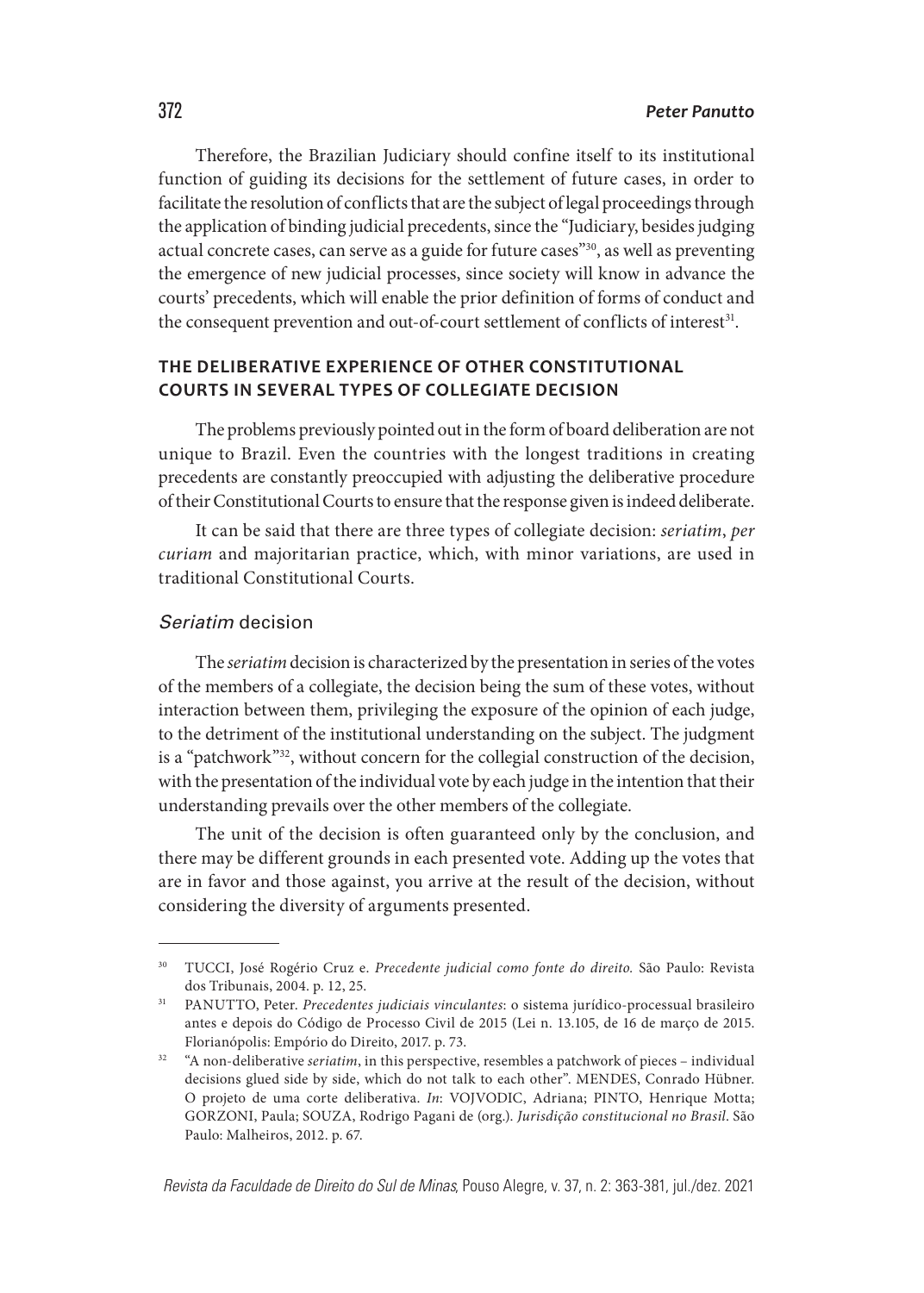Throughout the second chapter of this paper, it was demonstrated that deliberative practice in the Brazilian Supreme Court, especially in complex cases, is *seriatim*, resulting in a judgment composed of the votes of the rapporteur Justice and the other Justices, who feel compelled, whether by tradition, or by the televising of the trial sessions, to present their own "decision" to the case, disregarding the votes of the other Justices. It follows that, even if the votes have the same provision, the decision doesn't carry a deliberative identity of the Court, which prevents the creation of a precedent of this decision, since there is no *ratio decidendi* as a result of collegial deliberation.

The experience in the Brazilian Supreme Court suggests that during trials of complex cases, each Justice is concerned about expressing his opinion to the other Justices and, above all, to the external community. In these cases, it is rare to have an interaction between the Justices to avoid the vote of one influencing the others. In fact, this becomes extremely difficult due to the fact that votes are already written even before the trial session, reducing the collegiate session to a mere reading of the individual understandings.

The legal determination of creation and respect for binding legal precedents, in the hypotheses of article 927 of the 2015 Brazilian CPC, is incumbent upon all courts, but it is undeniably the main responsibility of the Brazilian Supreme Court to incorporate this new legal-procedural system, so that it demonstrates internally, at trial sessions, and for the legal community and society in general, that it recognizes its role in full collegial deliberation so that decisions result in institutional understanding<sup>33</sup>.

The traditional English House of Lords also adopts the *seriatim* decision, a characteristic that the specialized doctrine criticizes<sup>34</sup>, for the same reason of difficulty in future application of the precedent.

<sup>33</sup> "If higher courts want to take on a new role – and they seem to need it urgently – they must also take on their share of responsibility, changing the way they decide the cases before them. The votes that make up a collegiate judgment cannot have dispersed grounds, and it is not enough that the provision is unison because the *ratio decidendi* of a precedent is not in the syllabus of the decision, which is only binding related to the specific case. If the court is not concerned with the *ratio decidendi*, it cannot expect that the precedent will be respected in the future, because it has contributed to or created this difficult situation of the interpretation of the precedent" (translated by the author). NOGUEIRA, Gustavo Santana. *Precedentes vinculantes no direito comparado e brasileiro*. Salvador: Juspodivm, 2013. p. 240, 241.

<sup>&</sup>lt;sup>34</sup> "When each judge pursues an individual decision-making protocol, individual protocol, each express the reasons for his disposition that he would give if he were sitting alone. Under this practice, however, the reasons of the *court* remain unclear. The obscurity derives from the multiplicity of rules (and reasons for rules) that the panel of judges may announce. Though the choice of disposition is dichotomous, the choice among rules is not. In general, one can support a given disposition with many different rules" KORNHAUSER, Lewis A. Deciding together. *Revista de Estudos Institucionais*. p. 51, 2015. Disponível em: https://www.estudosinstitucionais. com/REI/article/view/10.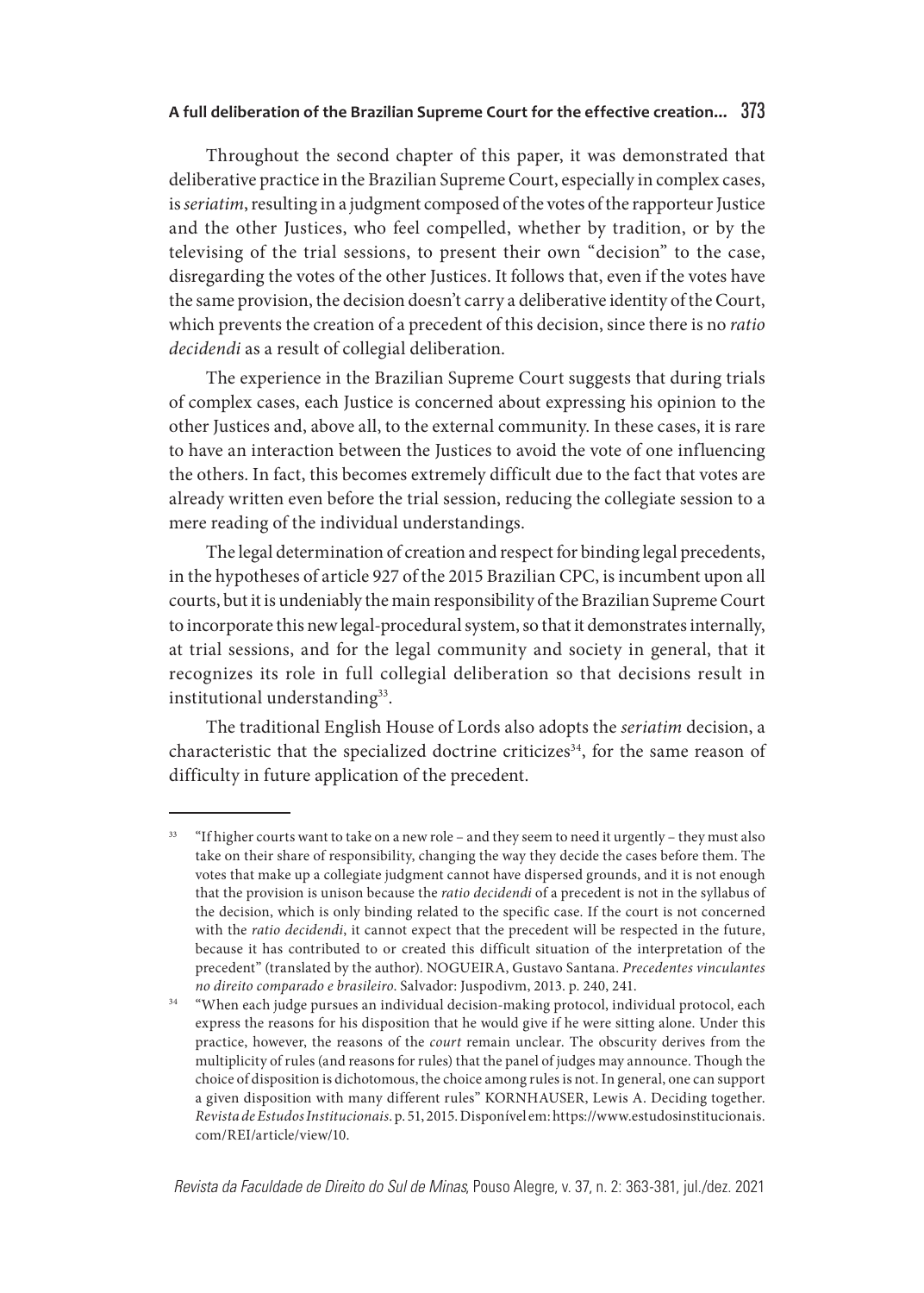The great distinction between the English *stare decisis* and the system of precedents implemented by the 2015 Brazilian CPC is that in England, decisions are not born as precedents, being pronounced and in the future are able to be invoked as such. In Brazil, on the other hand, if the decision rendered typifies one of the hypotheses of article 927 of the 2015 Brazilian CPC, it is already born as a precedent. This way, the adoption of the *seriatim* decision in England makes the future application of the decision as a precedent more difficult, due to the difficulty in identifying its *ratio decidendi*; in Brazil, this model of decision generates difficulty both in the creation (since the decision is already born as precedent by legal provision), and in its future application.

The definition of the *ratio decidendi* in common law countries does not always occur at the time of the decision of the specific case. To the extent that the judgment of a previous case is applied to solve similar future cases, the judge identifies the *ratio decidendi* and applies the previous understanding as precedent. Therefore, the creation of the precedent, in these cases, arises not from the original decision, but from the judge who applies the previous decision to solve the analogous future case<sup>35</sup>.

For this reason, in order to better apply the precedent in the future, the existence of a single basis in the decisions has been defended in the English system, as a way to better identify the reason for deciding<sup>36</sup>.

<sup>35</sup> "La determinación de lo que vale por fundamento (*rationale*) de la decisión del tribunal, uma tarea que han de llevar a cabo los jueces vinculados por el *holding* de la decisión, és ocasionalmente uma pesquisa complicada, para la que, de modo nada sorprendente, sirve como pauta de orientación la regla de identificar como *ratio* de la decisión el mínimo común compartido por los argumentos individuales. Por esta razón, algunos autores distinguen entre la *ratio decidendi* del juez, digamos, el principio de derecho conforme al cual dispuso el caso y que pretendió fijar como precedente, y la efectiva "regla de caso", la que jueces posteriores deducen como precedente vinculante a partir de su interpretación del caso. Si aun esse "mínimo común" parece ausente, el precedente que la decisión fija quedará reducito a la conexión entre los hechos relevantes del litigio (*material facts*) y el resultado final". RUIZ, Maria Angeles Ahumada. La regla de la mayoría y la formulación de doctrina constitucional: rationes decidendi en la STC 136/1999. *Revista Española de Derecho Constitucional*. ano 20, n. 58, p. 157, 2000.

<sup>36</sup> "Uno de los câmbios que consideramos sería benéfico para el Derecho inglés sería que se incrementara el número de asuntos em los cuales el tribunal competente para resolver las apelaciones está obligado a que su sentencia este integrada no por múltiples votos razonados, sino por una sola ponencia. (...)" [Consideramos que es una importante ventaja para quienes están encargados de administrar justicia en el área del Derecho penal, así como para aquellos jueces que están obligados a seguir las decisiones del Tribunal de Apelaciones Criminales, es que tal tribunal debe exponer su decisión en una única ponencia en la que presente el Derecho relevante, con lo cual es innecesario entrar a examinar múltiples votos cuál fue el fundamento de la decisión que es común a todos ellos]. "Sin lugar a dudas hay quienes consideran que ello es igualmente cierto en relación con la administración de la justicia en matéria civil". CROSS, Rupert; HARRIS, J. W. *El precedente en el derecho inglés*. Tradução de Maria Angélia Pulido. Barcelona: Marcial Pons, 2012. p. 120.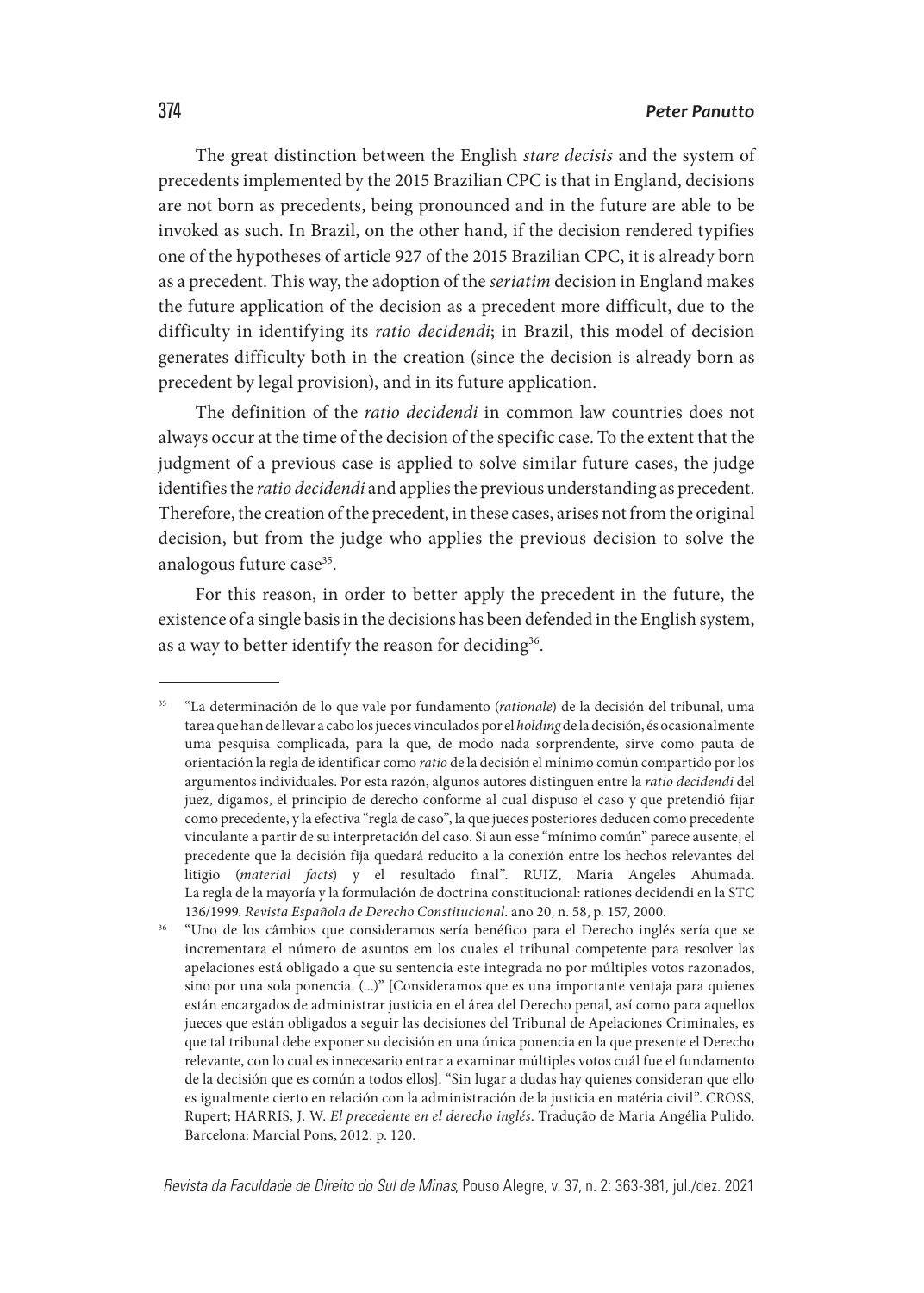By virtue of English tradition, the US Supreme Court also adopted the *seriatim* decision in a model similar to that currently adopted by the Brazilian Supreme Court in complex cases. In this model, which ran from 1793 to 1800, the US Supreme Court announced its decisions through the *seriatim* opinions, so that "each Justice pronounced its individual vote and the set of all the opinions set forth 'in series' was thus presented to the public"37.

## Per curiam decision

The *per curiam* decision is characterized by the institutional presentation of the deliberation results. The decision is not peculiar to each judge, in a unanimous vote or by majority of votes, but of the collegiate. It is the Court that, deciding together, announces the result of the vote, disempowering the figure of the judges and strengthening the figure of the institution. "In this way, the impression is given that the Court has its own voice, which does not necessarily identify itself with that of the members who compose it"38.

For the decision *per curiam* to be possible, the Court must reach a consensus initially on the grounds and later on the conclusion. There is no need for unanimity, and the decision may be proclaimed by a majority. The grounds are presented initially by a Judge-Rapporteur, for further discussion aiming for a consensus. This system is adopted by the French Court of Cassation<sup>39</sup>.

This model of decision demonstrates a challenge for the complex cases, because of the difficulty in reaching a consensus before a variety of fundamentals and conclusions, with understandings very distant from each other. In these cases, the deliberation can be prolonged, without great prospects, mainly because this model of decision does not contemplate the divergent votes<sup>40</sup>.

Therefore, the *per curiam* decision demonstrates antagonism in face of the *seriatim* decision. If the latter has not been useful for the institutional strengthening of the Brazilian Supreme Court, the unrestricted adoption of the first one in the Brazilian system would be tragic, since, by the tradition of the

<sup>37</sup> VALE, André Rufino do. *É* preciso repensar a deliberação no Supremo Tribunal Federal. *Revista Consultor Jurídico*. 2014. Disponível em: http://www.conjur.com.br/2014-fev-01/ observatorio-constitucional-preciso-repensar-deliberacao-stf. Acesso em: 28/01/2017.

<sup>38</sup> RUIZ, Maria Angeles Ahumada. La regla de la mayoría y la formulación de doctrina constitucional: rationes decidendi en la STC 136/1999. *Revista Española de Derecho Constitucional*. ano 20, n. 58, p. 156, 2000.

<sup>39</sup> KORNHAUSER, Lewis A. Deciding together. *Revista de Estudos Institucionais*. 2015. Disponível em: https://www.estudosinstitucionais.com/REI/article/view/10. Acesso em: 28/01/2017.

<sup>40</sup> RUIZ, Maria Angeles Ahumada. La regla de la mayoría y la formulación de doctrina constitucional: rationes decidendi en la STC 136/1999. *Revista Española de Derecho Constitucional*. ano 20, n. 58, 2000.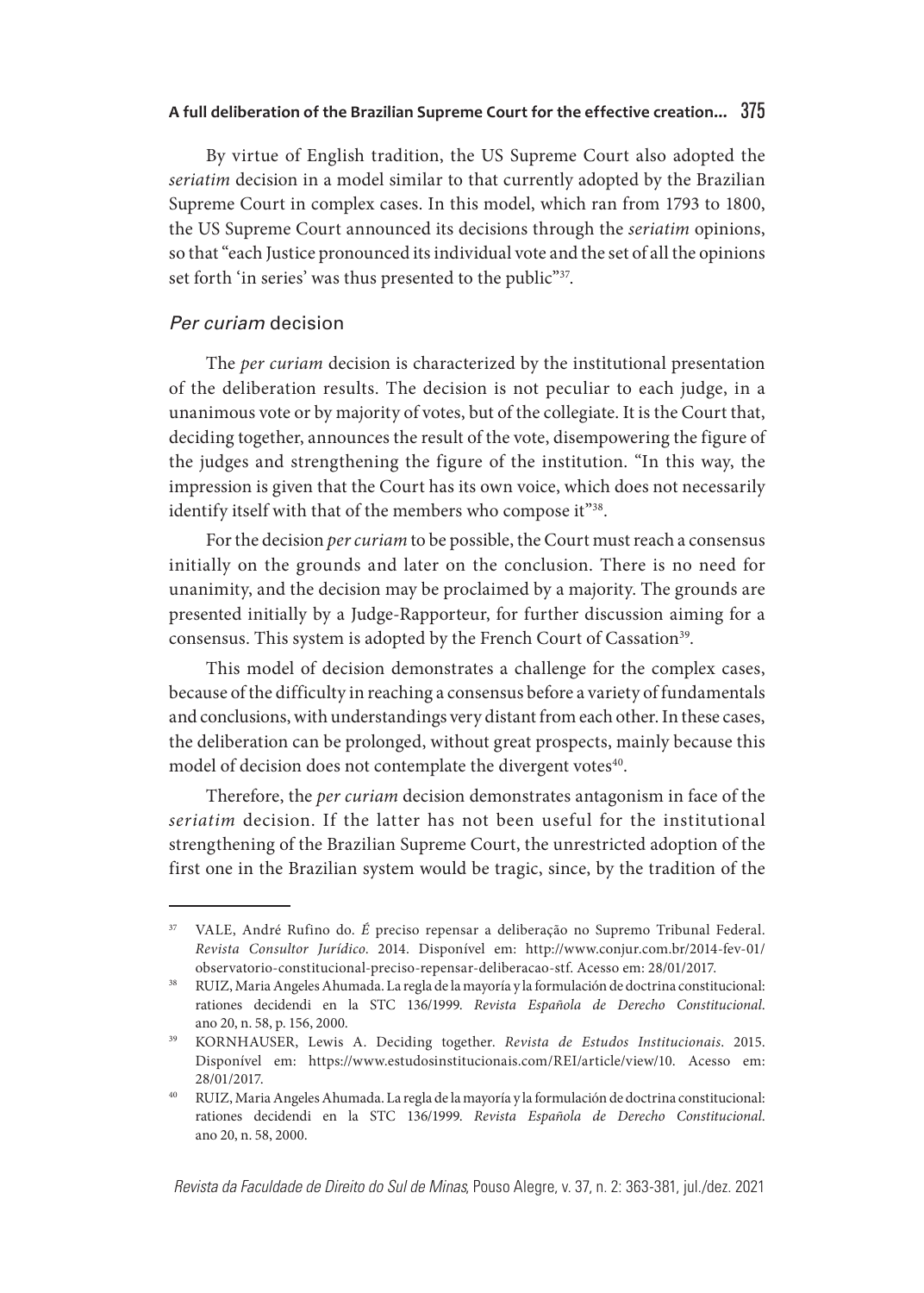Brazilian Supreme Court of presentation of individual votes by the Justices, it would be unlikely that an institutional understanding would fail to record divergent votes, because "only a naive vision and, if it allows the expression of the judicial decision, allows to conform to the rule of the absolute prohibition of the expression of dissent in collegiate judicial organs"41.

Even if the collegiate voting procedure in the Brazilian Supreme Court is improved to guarantee more deliberation, with a view to consensus among the Justices, it would be inconceivable to disregard the dissenting vote. Improving the deliberative procedure<sup>42</sup> in the Brazilian Supreme Court would allow the elimination of purely concurrent votes, which agree with the conclusion pointed out by the rapporteur, but disagree partially or totally with the grounds presented. The divergent vote, even if defeated, would be important to retain in the Brazilian Judiciary system since it improves the democratic process, guarantees the wealth of ideas, and can wave future change of precedent. In any case, a decision that, even with a defeated vote, results in an institutional understanding, making the Brazilian Supreme Court "an institution that has a voice of its own, rather than the sum of 11 dissociated voices"43.

## Majoritarian practice

Seeking the middle ground between the *seriatim* and *per curiam* decisions, the decision resulting from the "majoritarian practice", adopted by the US Supreme Court, initially follows the rite of the *seriatim* decision, with the collection of the individual votes of the judges. After reaching a majority, the Court continues to deliberate in order to define the *ratio decidendi* which contains the institutional understanding of the grounds and the syllabus of the decision. The composing of the Court's understanding rests with the oldest Justice among those who have stayed in the majority<sup>44</sup>.

This model of decision differs from the *per curiam* decision because minority understandings are considered, as separate votes are added to the decision

<sup>41</sup> *Op. cit*., p. 169.

<sup>&</sup>lt;sup>42</sup> "Besides the lack of prior discussion, the Justices also recognize that the wording of the vote just prior to the debate not only harms the resolution but it is also responsible for the high number of split votes (and competitors)" (translated by the author). SILVA, Virgilio Afonso da. De quem divergem os divergentes: os votos vencidos no Supremo Tribunal Federal. *Direito, Estado e Sociedade*. n. 47, p. 205; 255, 2015.

<sup>43</sup> SILVA, Virgílio Afonso da. O STF e o controle de constitucionalidade: deliberação, diálogo e razão pública. *Revista de Direito Administrativo*. Rio de Janeiro, v. 250, p. 197; 227, 2012. Disponível em: http://bibliotecadigital.fgv.br/ojs/index.php/rda/article/view/4144. Acesso em: 27/07/2017.

<sup>44</sup> KORNHAUSER, Lewis A. Deciding together. *Revista de Estudos Institucionais*. 2015. Disponível em: https://www.estudosinstitucionais.com/REI/article/view/10. Acesso em: 28/01/2017.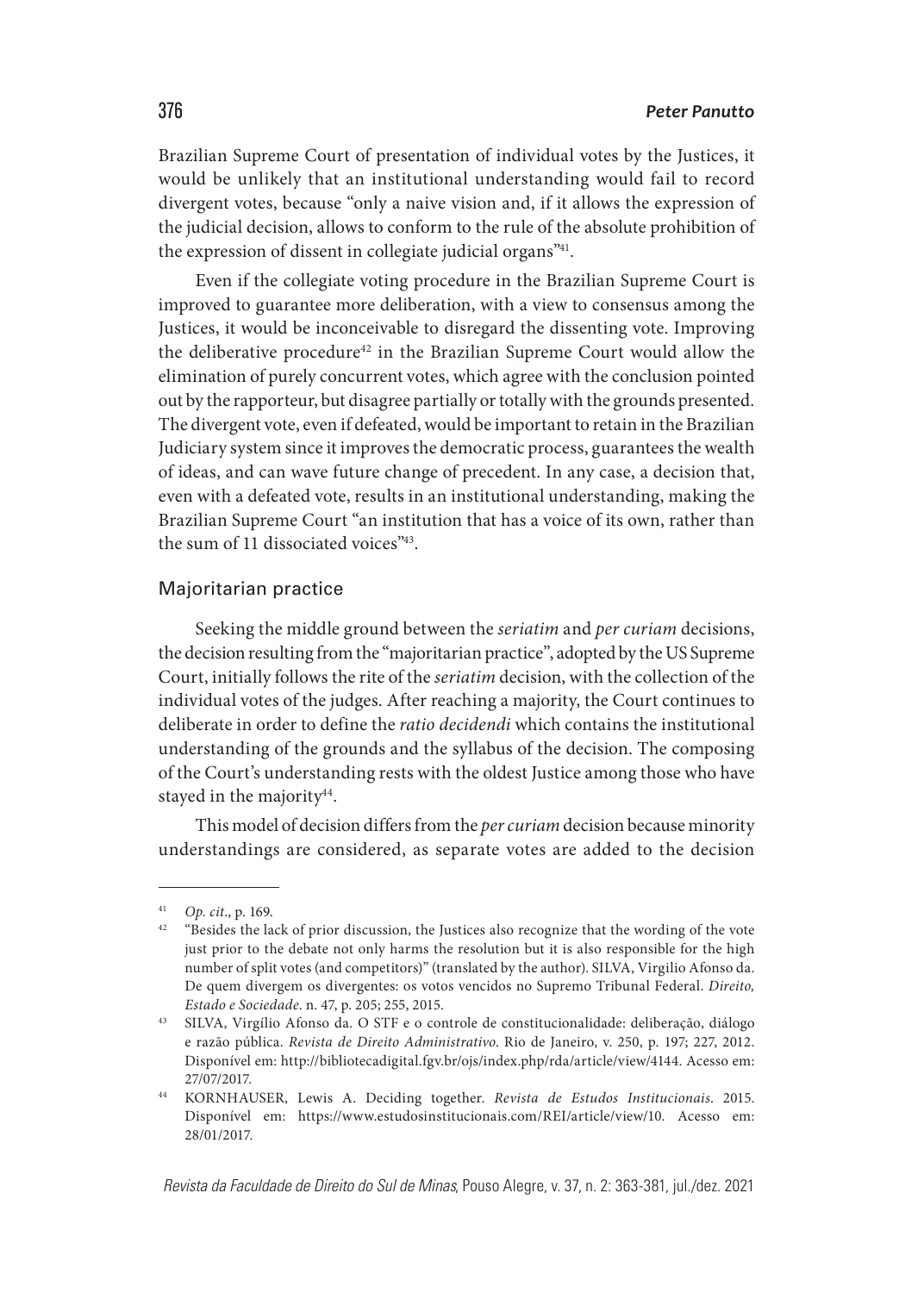resulting from the Court's opinion<sup>45</sup>. "As a starting point, the court aspires to the agreement and, as far as possible, unanimity, but no rule [...] limits the judge's right to express his opinion separately"46.

The US Supreme Court, which, as stated earlier, originally adopted the *seriatim* decision by British influence, began to adopt, "since 1801" the majoritarian practice, a fact that was shown to be "crucial for the Supreme Court's assertion as an institutional unit in the face of other Branches"47.

This model seems appropriate for the Brazilian Supreme Court and other courts throughout Brazil, since it preserves in a certain way the tradition of presenting individual votes in series, but seeks at the end the institutional understanding of the topic discussed. In addition, it also contemplates the Brazilian tradition of respecting the defeated vows, adding them separately to the decision that contains the opinion of the Court on the subject. Thus, the majoritarian practice proves to be the one that most respects the Brazilian tradition of collegial voting and, if adopted by Brazilian Courts, will comply with the provisions of the 2015 Brazilian CPC regarding the creation and respect of precedents, in order to guide the solution of similar future conflicts, with a decision that contemplates not only the institutional understanding on the subject, but also the dissenting votes, as a form of oxygenation of the precedent.

There would be a need for other procedural changes, such as the previous presentation of the Rapporteur's vote, in order to make it possible for the other members of the collegiate to know about the matter and to make deliberation feasible, since "it does not seem to make sense for Justices to arrive at a decision without knowing the opinion of the one who most intensely dealt with the case to be decided"48. In addition, it is up to the Rapporteur<sup>49</sup> to define the matter of

<sup>45</sup> *Op. cit*.

<sup>46</sup> RUIZ, Maria Angeles Ahumada. La regla de la mayoría y la formulación de doctrina constitucional: rationes decidendi en la STC 136/1999. *Revista Española de Derecho Constitucional*. ano 20, n. 58, p. 159, 2000.

<sup>47</sup> VALE, André Rufino do. *É* preciso repensar a deliberação no Supremo Tribunal Federal. *Revista Consultor Jurídico*. 2014. Disponível em: http://www.conjur.com.br/2014-fev-01/ observatorio-constitucional-preciso-repensar-deliberacao-stf. Acesso em: 28/01/2017.

<sup>48</sup> SILVA, Virgílio Afonso da. Um voto qualquer? O papel do ministro relator na deliberação no Supremo Tribunal Federal. *Revista de Estudos Institucionais*. 2015.

<sup>49</sup> "It was found that in 242 judgments, the demonstrations without statements of vote and the vote of the rapporteur would be enough to form the majority. On the contrary, this has not occurred in 25 judgments. This means that 9 out of every 10 judgments in the sample surveyed were based on the reasons given by the Justice-rapporteur. It was therefore found that the rapporteur has, for the most part, the important task of establishing the decision and its respective grounds. By doing so, he has a significant influence on the judgment. His guiding vote becomes the Court's understanding, as it was observed" (translated by the author). SUNDFELD, Carlos Ari; SOUZA, Rodrigo Pagani de. Accountability e jurisprudência do STF: estudo empírico de variáveis institucionais e estrutura das decisões. *In*: VOJVODIC, Adriana;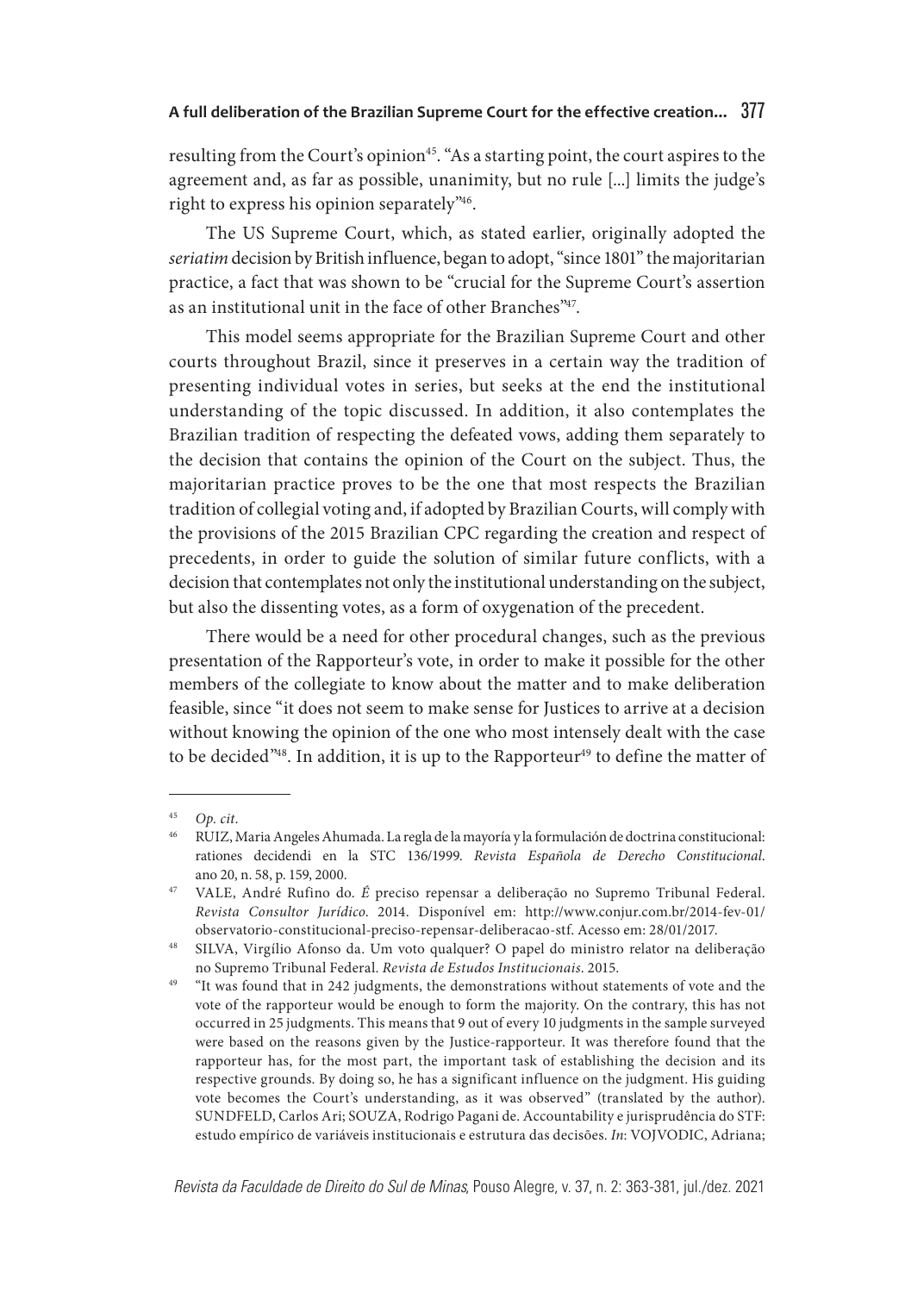law in his vote, which, in most cases, will be followed by the collegiate, reinforcing the need for procedural revision in cases where there is a follow-up of the rapporteur's vote, without a presentation of votes by the other Justices, in order to institutionally legitimize this precedent.

Certainly, these procedural changes will require a great deal of internal discussion within the Brazilian Supreme Court, with the respective adequacy of its internal regulations, which should rely on previous guidelines established by the Brazilian National Council of Justice, to address the issue not only in the Brazilian Supreme Court, but also in all other Brazilian courts.

#### **CONCLUSION**

The implementation of binding legal precedents in Brazil will require the awareness of the members of the Brazilian courts of their importance in the judicial system, as well as their individual importance as a judge, since precedents arise from the deliberate understanding of the Court and not from the individual understanding of each judge.

The example of what needs adjustments and the laboratory for the correction of vicissitudes is the Brazilian Supreme Court. It is clear in this court that, as a rule, each Justice views himself to be as important as the court itself. There is no fully deliberate understanding. There are relevant injunctions granted monocratically, often without weight or even being contrary to precedents of the court. In collegiate decisions, in the simplest cases, there is a mere follow-up of the rapporteur's vote, without deliberation; change the rapporteur, change the understanding of the precedent. In more complex cases, each Justice prevails his own understanding of the subject, resulting in a trial composed of votes with a wide variety of reasons, and there is often unity only in the syllabus.

The question that arises is: how to foster a culture of precedents, now legally set forth in the Brazilian Code of Civil Procedure, if the highest Brazilian Court does not recognize the importance of collegial deliberation?

This situation implies the need for immediate awareness of the Brazilian Supreme Court to act effectively as a collegiate body, because the strength of this court is placed in its collegiality and not in its individual Justices. Each injunction granted in cases of national relevance, each interview granted by Justices dealing with issues on the agenda, each judgment composed of a collection of disparate votes, leads to institutional weakness of this court.

PINTO, Henrique Motta; GORZONI, Paula; SOUZA, Rodrigo Pagani de (org.). *Jurisdição constitucional no Brasil*. 2012.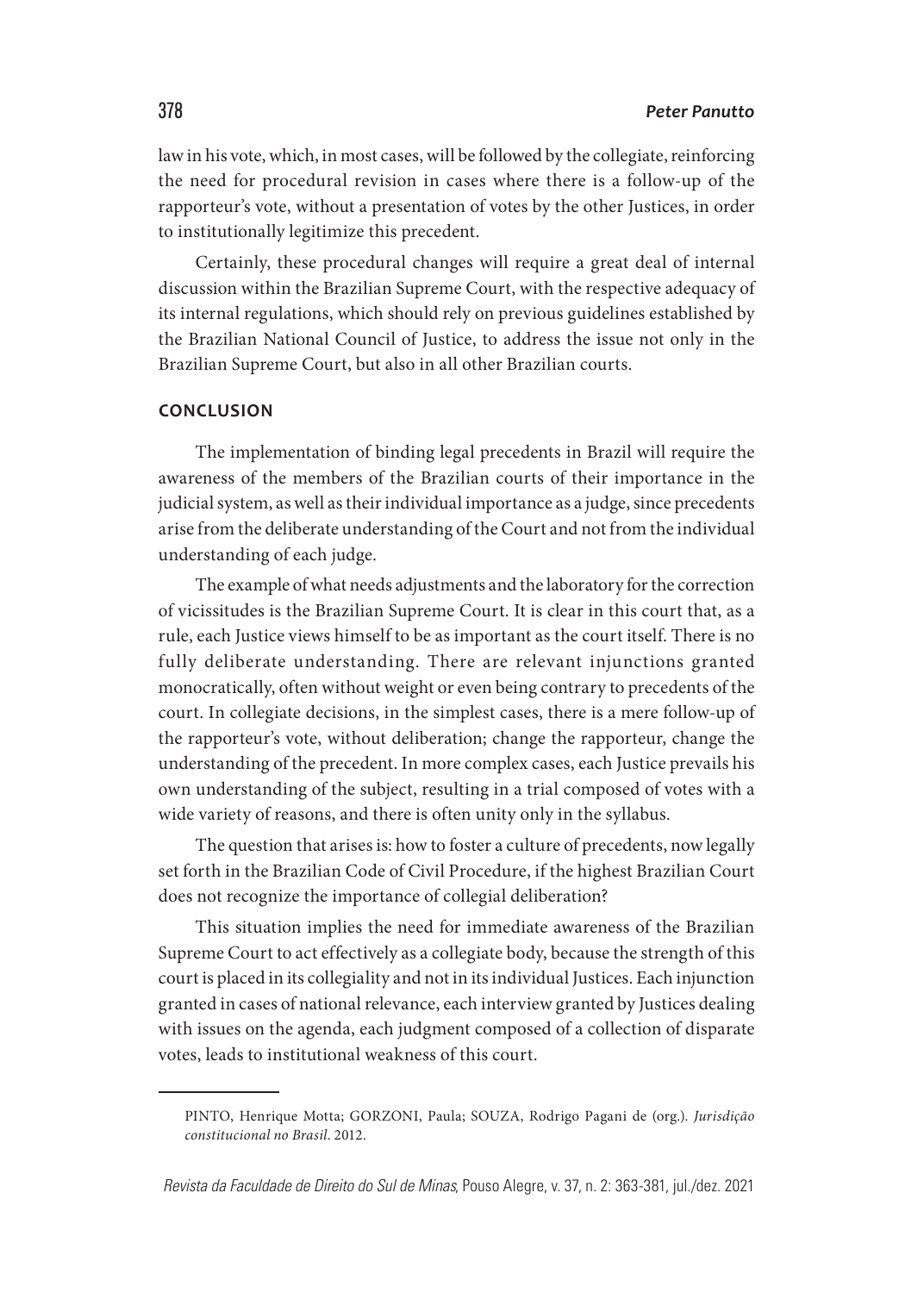The role of the Brazilian Supreme Court is essential in creating and respecting its own precedents, since it acts as a guide to the other Brazilian courts and to the judges in general.

However, this awareness may not be born naturally, as it leads to the loss of individual power of each Justice. It is necessary then that the Brazilian National Council of Justice establishes parameters for the collegial deliberation in pursuit of the full creation of precedents. These parameters should be based on the majoritarian practice, closer to the Brazilian reality of respect for votes in series and divergent votes, but with a judgment resulting from an institutional understanding.

This discussion will result in the full effectiveness of the system of binding judicial precedents established by the Brazilian Code of Civil Procedure of 2015.

## **REFERENCES**

ABBOUD, Georges. *Discricionariedade administrativa e judicial*: o ato administrativo e a decisão judicial. São Paulo: Revista dos Tribunais, 2014. p. 462.

\_\_\_\_\_\_\_\_. A função das Cortes Supremas e o novo CPC. *Revista Consultor Jurídico*. São Paulo, 2015. Disponível em: http://www.conjur.com.br/2015-mai-25/direito-civilatual-funcao-cortes-supremas-cpc. Acesso em: 22/01/2016.

\_\_\_\_\_\_\_\_. A plena deliberação interna do Supremo Tribunal Federal para a efetiva criação dos precedentes judiciais vinculantes estabelecidos pelo Novo Código de Processo Civil. *Revista Direitos e Garantias Fundamentais*. Vitória, v. 18, n. 2, p. 205-226, mai./ago. 2017.

\_\_\_\_\_\_\_\_. A preferência constitucional pelo controle concentrado de constitucionalidade e os precedentes judiciais vinculantes no novo CPC. *Revista de* Processo. São Paulo: Revista dos Tribunais, 2015. v. 242.

ARGUELHES, Diego Werneck; RIBEIRO, Leandro Molhano. O Supremo individual: mecanismos de atuação direta dos ministros sobre o processo político. *Direito, Estado e Sociedade*. p. 121, 155; 2015.

ÁVILA, Humberto. *Segurança jurídica*: entre permanência, mudança e realização no direito tributário. São Paulo: Malheiros, 2012. p. 229, 230.

BAHIA, Alexandre Gustavo Melo Franco; NUNES, Dierle. Precedentes no CPC-2015: por uma compreensão constitucionalmente adequada do seu uso no Brasil. *In*: BARROS, Lucas Buril de Macedo; FREIRE Alexandre; PEIXOTO, Ravi. *Coletânea novo CPC*: doutrina selecionada. 2015.

BAHIA, Alexandre Gustavo Melo Franco; NUNES, Dierle; THEODORO JÚNIOR, Humberto. Breves considerações sobre a politização do Poder Judiciário e sobre o panorama de aplicação no direito brasileiro: análise da convergência entre o *civil law* e *common law* e dos problemas de padronização decisória. *Revista de Processo*. São Paulo: Revista dos Tribunais, 2010.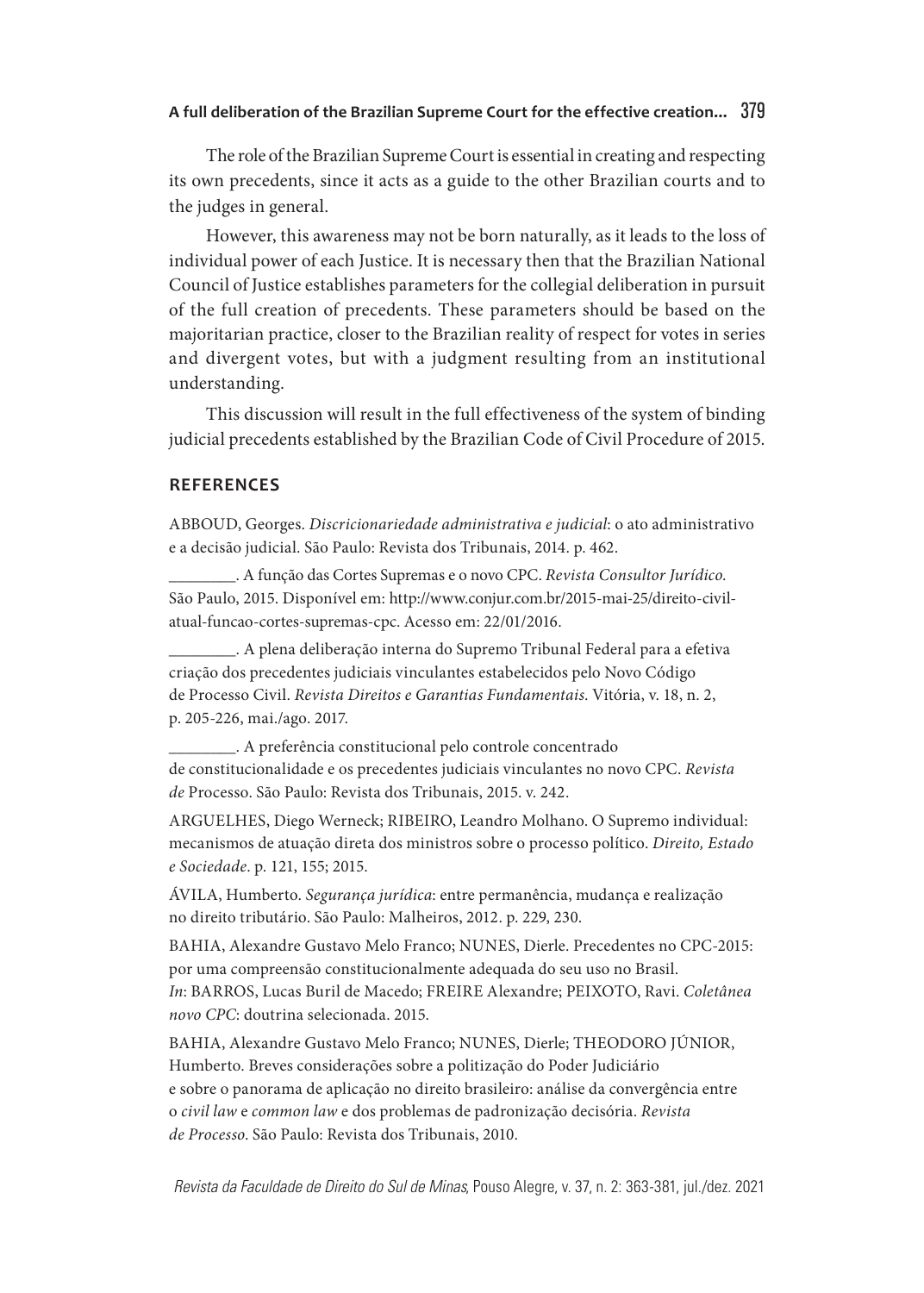BUSTAMANTE, Thomas da Rosa de. Teoria do precedente judicial. São Paulo: Noeses, 2012. p. 251, 255.

COSTA, Thales Morais da. Conteúdo e alcance da decisão do STF sobre a Lei de Imprensa na ADPF 130. *Revista Direito GV*. p. 119, 154; 2014.

CROSS Rupert; HARRIS J. W. *El precedente en el derecho inglés.* Tradução de Maria Angélia Pulido. Barcelona: Marcial Pons, 2012.

\_\_\_\_\_\_\_\_. Deciding without deliberation. *International Journal of Constitutional Law*, 2013.

\_\_\_\_\_\_\_\_. De quem divergem os divergentes: os votos vencidos no Supremo Tribunal Federal. *Direito, Estado e Sociedade*. p. 205; 255, 2015.

DWORKIN, Ronald. *Law's empire.* São Paulo: Martins Fontes, 2014. p. 164, 166.

HORTA, André Frederico; NUNES Dierle. Aplicação de precedentes e distinguishing no CPC/2015: uma breve introdução. *In*: ATAÍDE JÚNIOR, Jaldemiro Rodrigues de; CUNHA, Leonardo Carneiro da; DIDIER JÚNIOR, Fredie; MACÊDO, Lucas Buril de (coord.). Precedentes. *Coleção grandes temas do novo CPC*. 2015.

KORNHAUSER, Lewis A. Deciding together. *Revista de Estudos Institucionais*. 2015. Disponível em: https://www.estudosinstitucionais.com/REI/article/view/10. Acesso em: 28/01/2017.

LAURENTIIS, Lucas Catib de; PANUTTO, Peter. A força do Supremo Tribunal Federal está na colegialidade plena. *Revista Consultor Jurídico*. Disponível em: http:// www.conjur.com.br/2016-dez-10/forca-supremo-tribunal-federal-colegialidade-plena. Acesso em: 16/01/2017.

MARINONI, Luiz Guilherme. Aproximação crítica entre as jurisdições de *civil law*  e *common law* e a necessidade de respeito aos precedentes no Brasil. *Revista de Processo*. 2009.

MENDES, Conrado Hübner. Desempenho deliberativo de Cortes constitucionais e o STF. *In*: MACEDO, Ronaldo Porto; BARBIERI, Catarina (org.). *Direito e interpretação*: racionalidade e instituições. 2011.

NOGUEIRA, Gustavo Santana. *Precedentes vinculantes no direito comparado e brasileiro*. Salvador: Juspodivm, 2013. p. 240, 241.

\_\_\_\_\_\_\_\_. O projeto de uma Corte deliberativa. *In*: VOJVODIC, Adriana; PINTO, Henrique Motta; GORZONI, Paula; SOUZA, Rodrigo Pagani de (org.). *Jurisdição constitucional no Brasil*. São Paulo: Malheiros, 2012. p. 72, 73.

PANUTTO, Peter. Fiscalização de constitucionalidade: modelos e evolução. *Revista de Direito Constitucional e Internacional*. São Paulo: Revista dos Tribunais, 2012. v. 79.

PANUTTO, Peter; CHAIM, Lana Olivi. Composição e organização do Superior Tribunal de Justiça para a formação de precedentes eficazes. *Revista Direito Público*. v. 18, n. 98, 2021.

\_\_\_\_\_\_\_\_. *Precedentes judiciais vinculantes*: o sistema jurídico-processual brasileiro antes e depois do Código de Processo Civil de 2015 (Lei n. 13.105, de 16 de março de 2015). Florianópolis: Empório do Direito, 2017.

#### 380